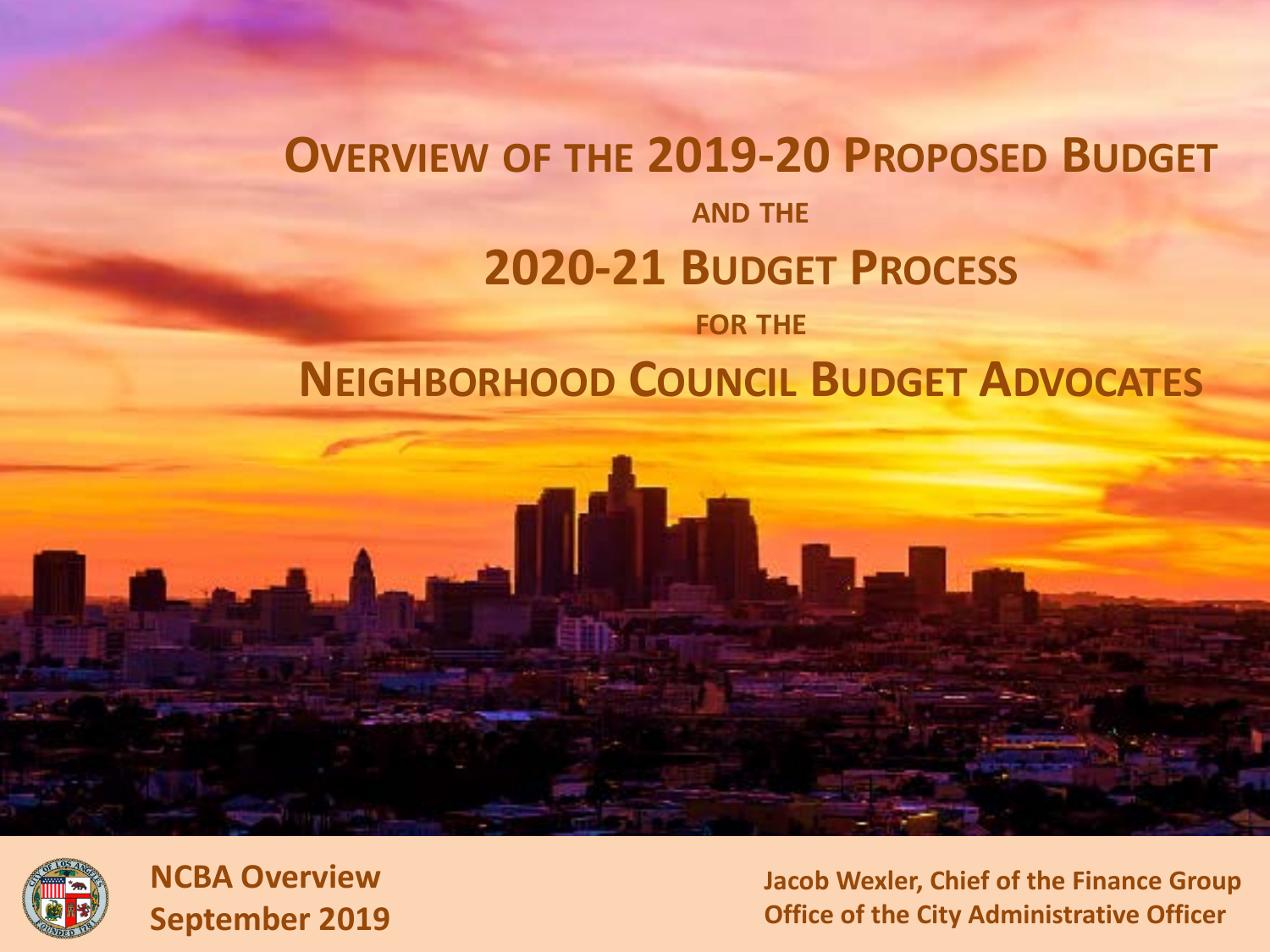## **SUMMARY**

- Budget Documents
- Budget Overview
- Revenues: Levels, Changes, and Caveats
- Expenditures: Overview, Employee-Related Costs, and Risks
- Four-Year Budget Outlook
- Financial Policy Compliance
- Budget Process: Development and Control
- How to Analyze a Budget Request
- **Resources**

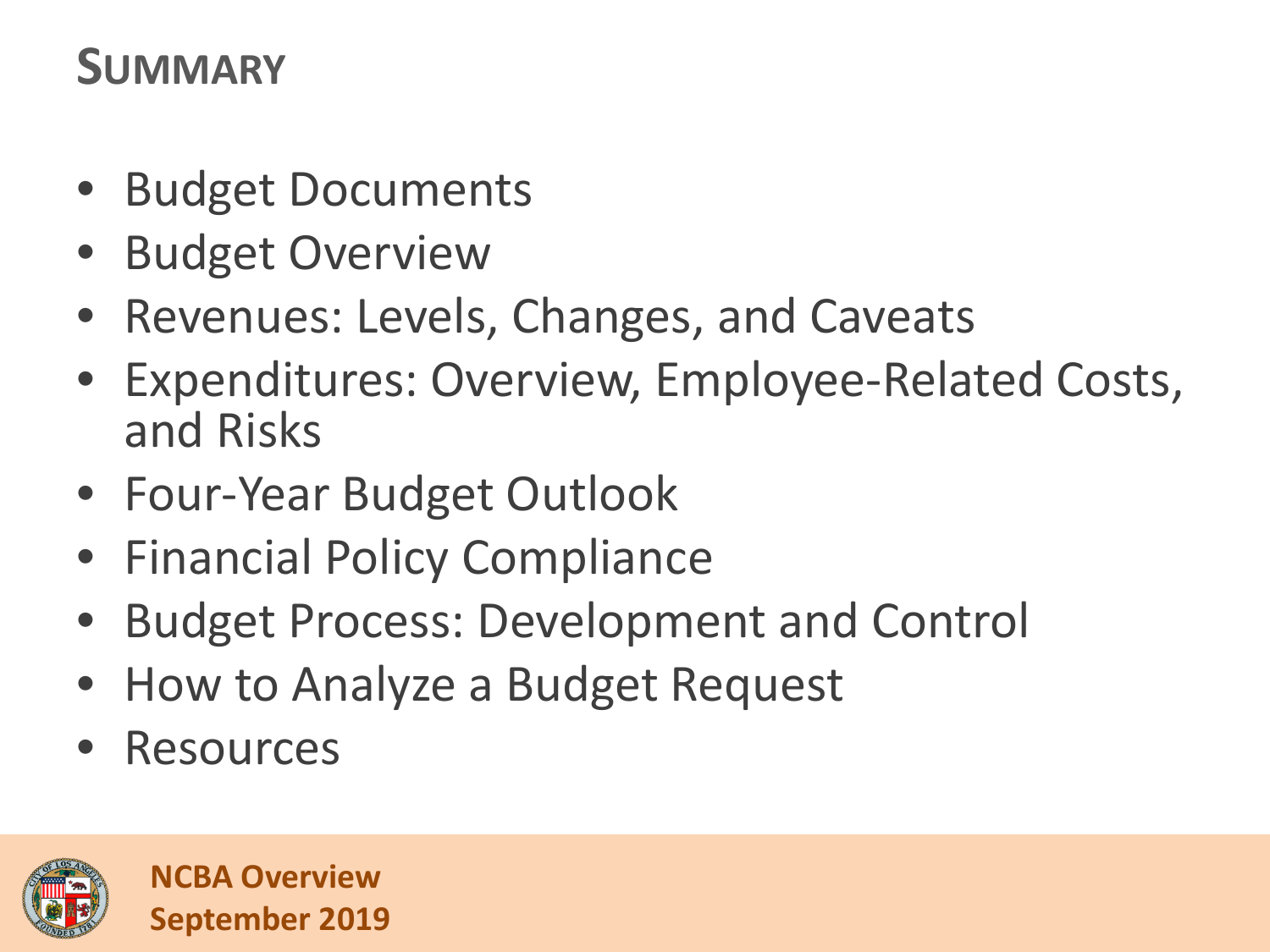# **THE BUDGET DOCUMENTS**

#### **Proposed Budget Documents**:

- [Mayor's Budget Summary.](http://cao.lacity.org/budget19-20/2019-20Budget_Summary.pdf) Prepared by the Mayor's Office to present a message from the Mayor, key investments, and summary data.
- [Proposed Budget Book.](http://cao.lacity.org/budget19-20/2019-20Proposed_Budget.pdf) Technical information, including summary data, appropriations by line item and funding source, grant receipt estimates, and the distribution of funding by function.
- Detail of Departmental Programs (Blue Book), [Volume I](http://cao.lacity.org/budget19-20/2019-20BlueBookVol1.pdf) and [Volume II](http://cao.lacity.org/budget19-20/2019-20BlueBookVol2.pdf). Presents changes to each department by program, details of position authorities, contractual services, and travel authority, and detailed descriptions of selected non-departmental appropriations.
- [Revenue Outlook](http://cao.lacity.org/budget19-20/2019-20Revenue_Outlook.pdf). Discussion of estimates and projections for all General Fund sources, and detail of departmental receipts.
- [Supporting Information for the Budget and Finance Committee](http://cao.lacity.org/budget19-20/2019-20Supp_Info.pdf). Detailed information, analysis, and summary data requested by the Budget and Finance Committee.

#### **Adopted Budget Documents (2018-19 Adopted Budget books not yet published):**

- [Adopted Budget](https://lacontroller.org/budgets/). Produced and released by the Controller's Office. Contains the Budget Resolution. Otherwise includes the same information as the Proposed Budget Book, updated for the Council's changes.
- [Budget Summary.](http://cao.lacity.org/budget/summary/2018-19BudgetSummaryBooklet.pdf) A pamphlet presenting analytical information and summary data regarding the adopted budget.
- Detail of Department Programs: Supplement to the 2019-20 Adopted Budget (White Book), [Volume I](http://cao.lacity.org/budget19-20/2019-20%20White%20Book%20-%20Volume%201.pdf) and [Volume II](http://cao.lacity.org/budget19-20/2019-20%20White%20Book%20-%20Volume%202.pdf). Contains the same information as the Blue Book, but updated to reflect the changes made by the City Council.

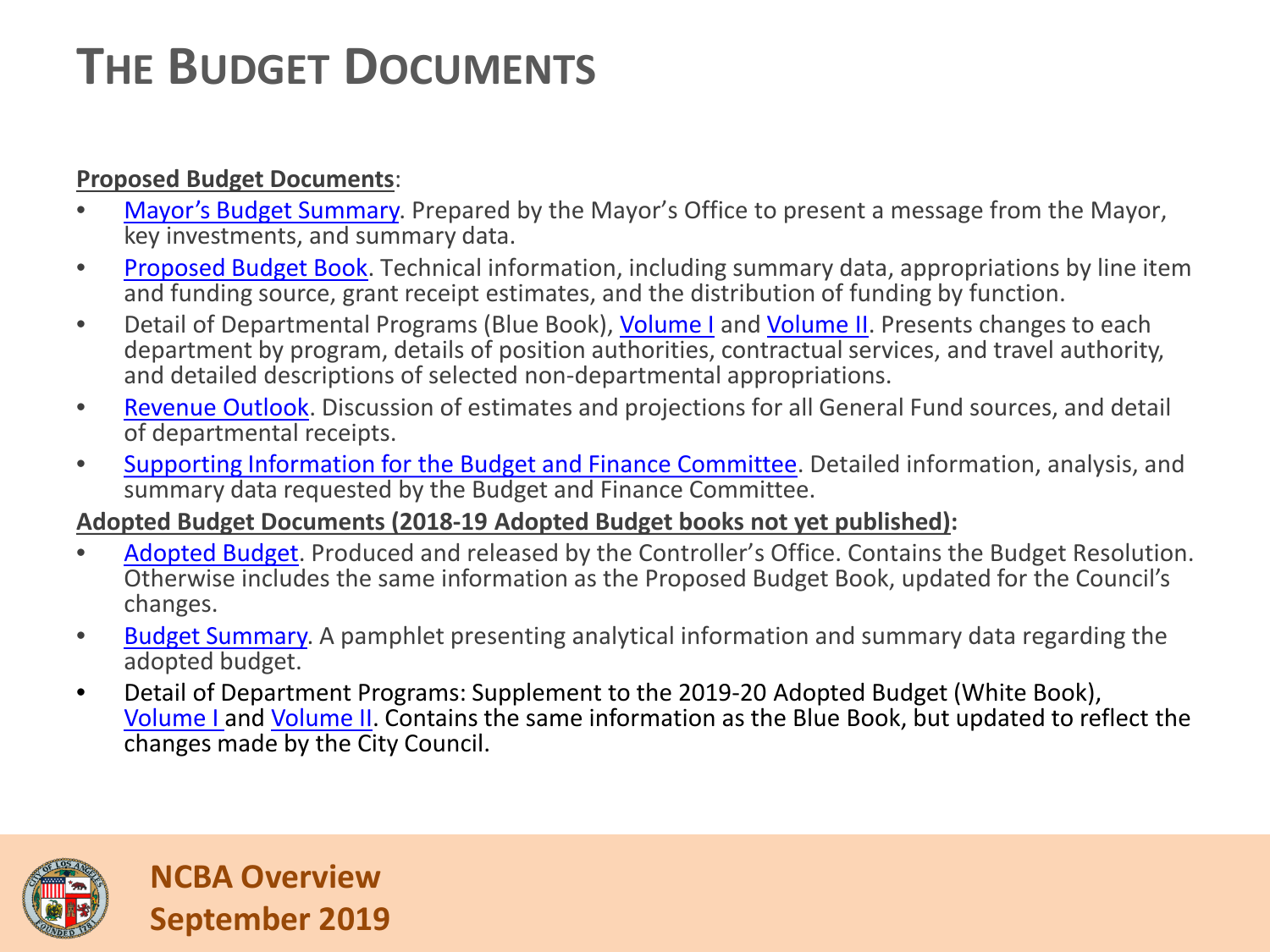## **BUDGET OVERVIEW**

#### **TOTAL 2019-20 CITY GOVERNMENT**

|                                                      |                       | <b>Appropriations</b><br>(\$ Millions) | <b>Authorized Positions</b> |
|------------------------------------------------------|-----------------------|----------------------------------------|-----------------------------|
| <b>I. Proprietary Departments</b>                    |                       |                                        |                             |
| Airports                                             |                       | 8,260.9                                | 4,328                       |
| Harbor                                               |                       | 1,608.9                                | 999                         |
| <b>Water and Power</b>                               |                       | 9,345.2                                | 11,263                      |
|                                                      | Total \$              | 19,215.0                               | 16,590                      |
| <b>II.General City Budget</b><br><b>General Fund</b> |                       | 6,569.7                                | $24,603*$                   |
| <b>Special Funds</b>                                 |                       | 4,140.4                                | 12,428                      |
|                                                      | Total \$              | 10,710.1                               | 37,031                      |
| <b>III.Grants and other Non-Budgeted Funds</b>       |                       |                                        |                             |
|                                                      | Total \$              | 1,594.6                                |                             |
|                                                      | <b>Grand Total \$</b> | 31,519.7                               | 53,621                      |

*\* Sworn staff represents 56 percent of General Fund positions.*

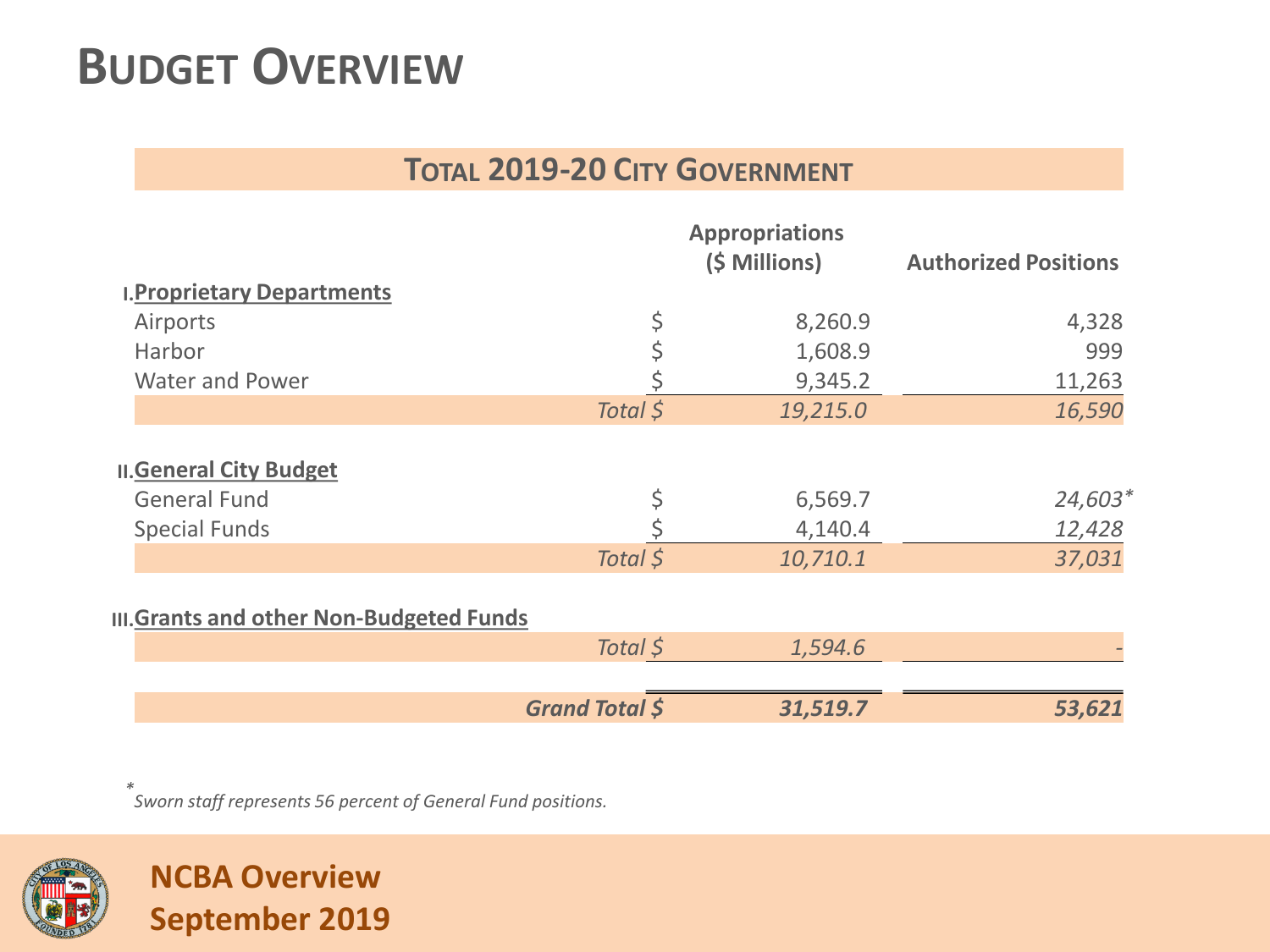# **BUDGET OVERVIEW**

|                         | <b>Budget (\$ Millions)</b> |    |                           | <b>Authorized Positions</b>     |                           |                           |                                 |
|-------------------------|-----------------------------|----|---------------------------|---------------------------------|---------------------------|---------------------------|---------------------------------|
| <b>Budget Component</b> | <b>Adopted</b><br>2018-19   |    | <b>Adopted</b><br>2019-20 | <b>Percent</b><br><b>Change</b> | <b>Adopted</b><br>2018-19 | <b>Adopted</b><br>2019-20 | <b>Percent</b><br><b>Change</b> |
|                         |                             |    |                           |                                 |                           |                           |                                 |
| <b>General Fund</b>     | \$6,190.6                   | \$ | 6,569.7                   | 6.1%                            | 24,101                    | 24,603                    | 2.1%                            |
| <b>Special Funds</b>    | \$3,709.2                   | \$ | 4,140.4                   | 11.6%                           | 12,059                    | 12,428                    | 3.1%                            |
|                         |                             |    |                           |                                 |                           |                           |                                 |
|                         | Total \$9,899.8             | \$ | 10,710.1                  | 8.2%                            | 36,160                    | 37,031                    | 2.4%                            |

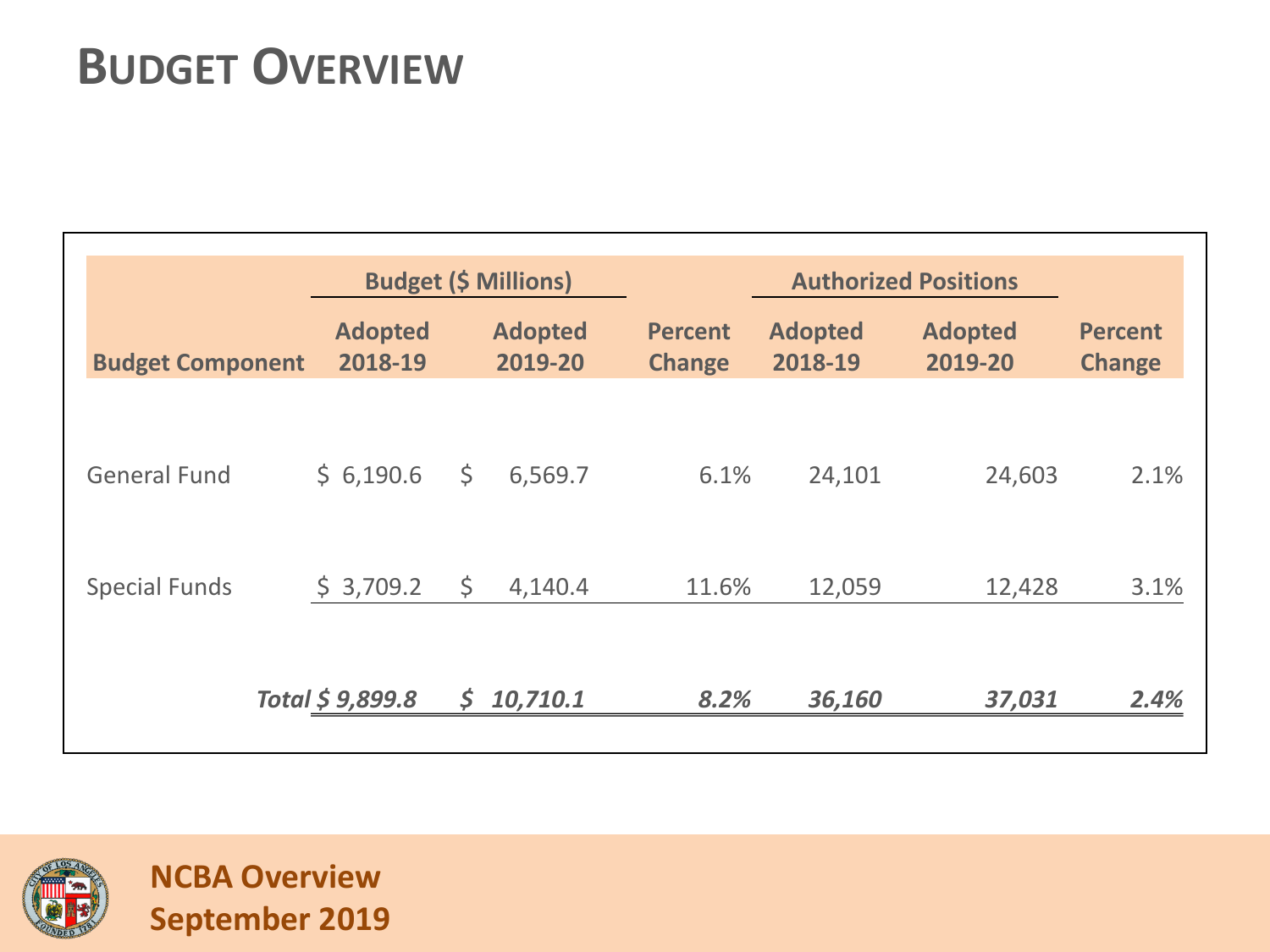### **REVENUES: LEVELS**

#### **The following are the major sources of General Fund revenue:**

| <b>Source</b>                     | <b>Amount</b><br>(Millions) | <b>Calculation Considerations</b>                                                                                                         |
|-----------------------------------|-----------------------------|-------------------------------------------------------------------------------------------------------------------------------------------|
| <b>Property Tax</b>               | \$2.22 billion              | Calculation is based on County's estimate of the growth in assessed value.                                                                |
| License, Permits, Fees, and Fines | \$1.23 billion              | Major components include related cost reimbursements,<br>intergovernmental transfers, and departmental receipts from fees for<br>service. |
| <b>Utility Users Tax</b>          | \$652 million               | Communications, Electric, and Gas Users taxes. EUT collected from DWP.<br>Communications has been flat due to shift from land lines.      |
| <b>Business Tax</b>               | \$657 million               | Gross receipts tax on businesses operating in the City. Calculation based on<br>current receipts, as of early April.                      |
| Sales Tax                         | \$590 million               | Calculated based on economic analyses projecting consumer spending in<br>subsequent year.                                                 |
| <b>Transient Occupancy Tax</b>    | \$326 million               | This includes hotels and short-term rentals. Tends to be economically<br>sensitive.                                                       |
| <b>Power Revenue Transfer</b>     | \$236 million               |                                                                                                                                           |
| <b>Documentary Transfer Tax</b>   | \$212 million               | Fee for property sales. Extremely volatile, and difficult to project when it<br>will change.                                              |
| <b>Parking Fines</b>              | \$124 million               | Has been declining in recent years.                                                                                                       |

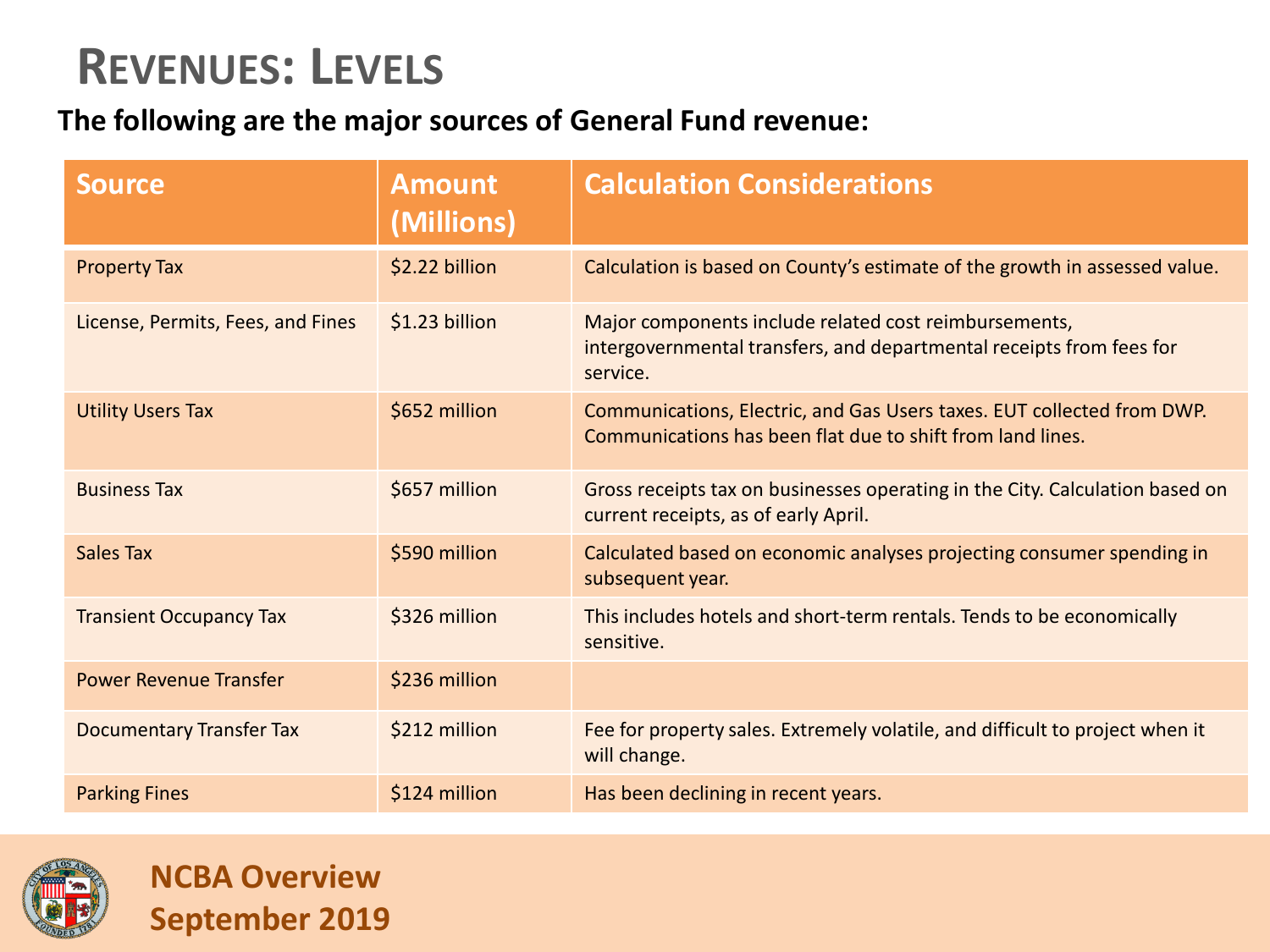### **REVENUES: LEVELS**

**NCBA Overview**

**September 2019**

#### **GROWTH OF SEVEN GENERAL FUND TAXES**

*(Property (includes VLF), Utility Users, Business, Sales, Transient Occupancy, Documentary, and Parking Occupancy)*



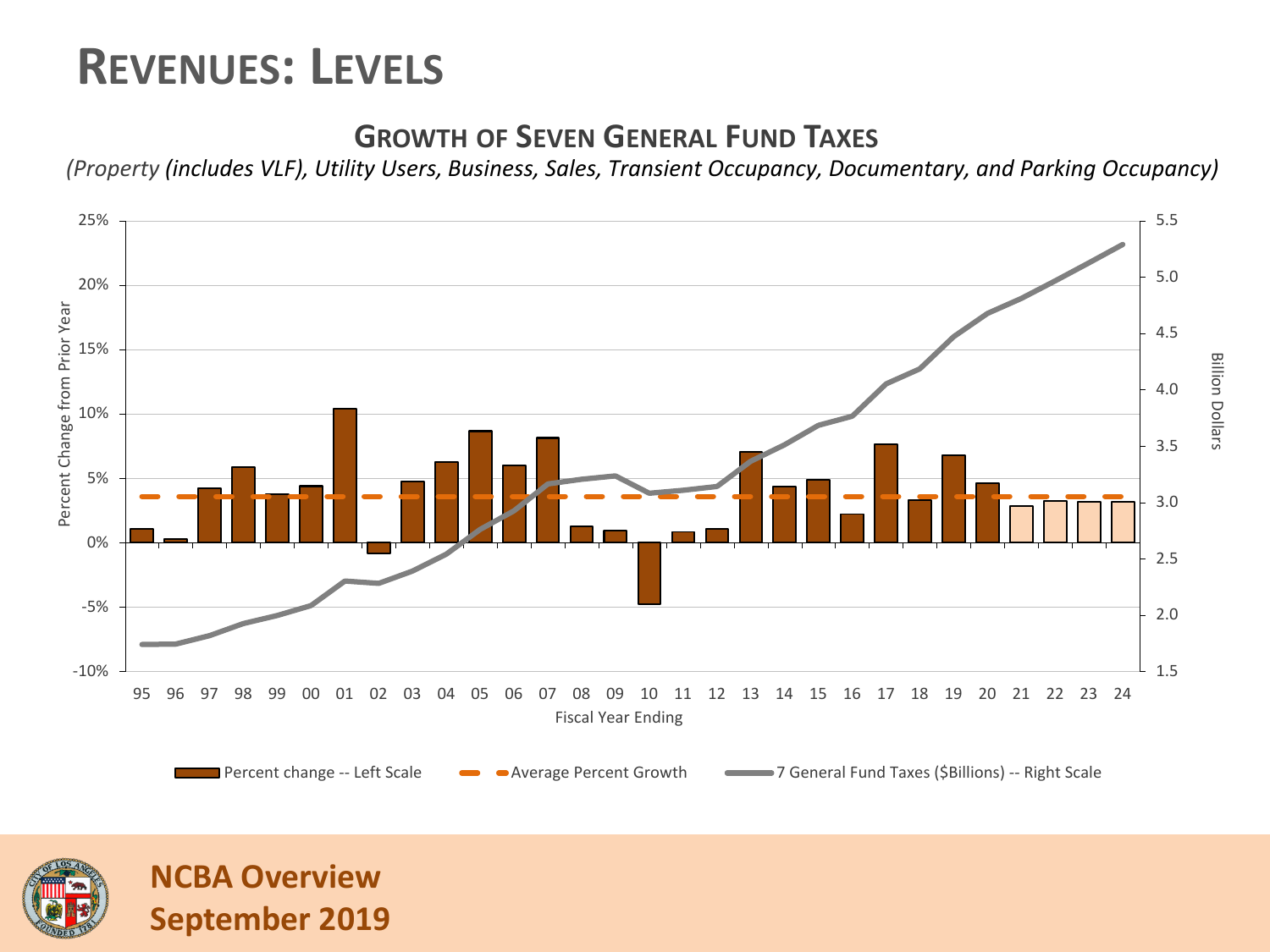## **REVENUES: MAJOR GENERAL FUND CHANGES**

**General Fund revenues increased by \$379 million (6.1%) from the 2018-19 Adopted Budget to the 2019-20 Adopted Budget. Major changes include:**

| <b>Source</b>                               | <b>Amount</b><br>(Millions) |                                                                                                                                                            |
|---------------------------------------------|-----------------------------|------------------------------------------------------------------------------------------------------------------------------------------------------------|
| <b>Property Tax</b>                         | \$154.1                     | Assumes 6% growth                                                                                                                                          |
| License, Permits, Fees, and<br><b>Fines</b> | \$98.8                      | From increased special fund reimbursements, increased LAPD/MTA<br>reimbursements, and new or increased tobacco, ambulance, and e-payable<br>receipts.      |
| <b>Electricity Users Tax</b>                | \$35.8                      | Based on DWP estimates, adjusted to reflect uncollectable receipts.                                                                                        |
| <b>Communications Users Tax</b>             | (525.2)                     | Continued decline due to loss of subscriptions and price competition                                                                                       |
| Sales Tax                                   | \$31.8                      | Continued 3.6% growth, with additional increases from cannabis and a court<br>decision on out-of-state e-sales.                                            |
| <b>Business Tax</b>                         | \$67.2                      | 4.2% growth, bolstered by \$66.7 million in total receipts from cannabis, of which<br>\$14.2 is one-time.                                                  |
| <b>Transient Occupancy Tax</b>              | \$4.5                       | \$2.1 growth from hotels; \$2.4 growth in short-term rentals, which assumes<br>continued growth tempered by implementation of the new Home-Sharing Policy. |
| Documentary Transfer Tax                    | (52.6)                      | While this can be highly volatile, we expect stability next year.                                                                                          |
| <b>Parking Fines</b>                        | (518.1)                     | Parking fines continue to decline.                                                                                                                         |



**NCBA Overview**

**September 2019**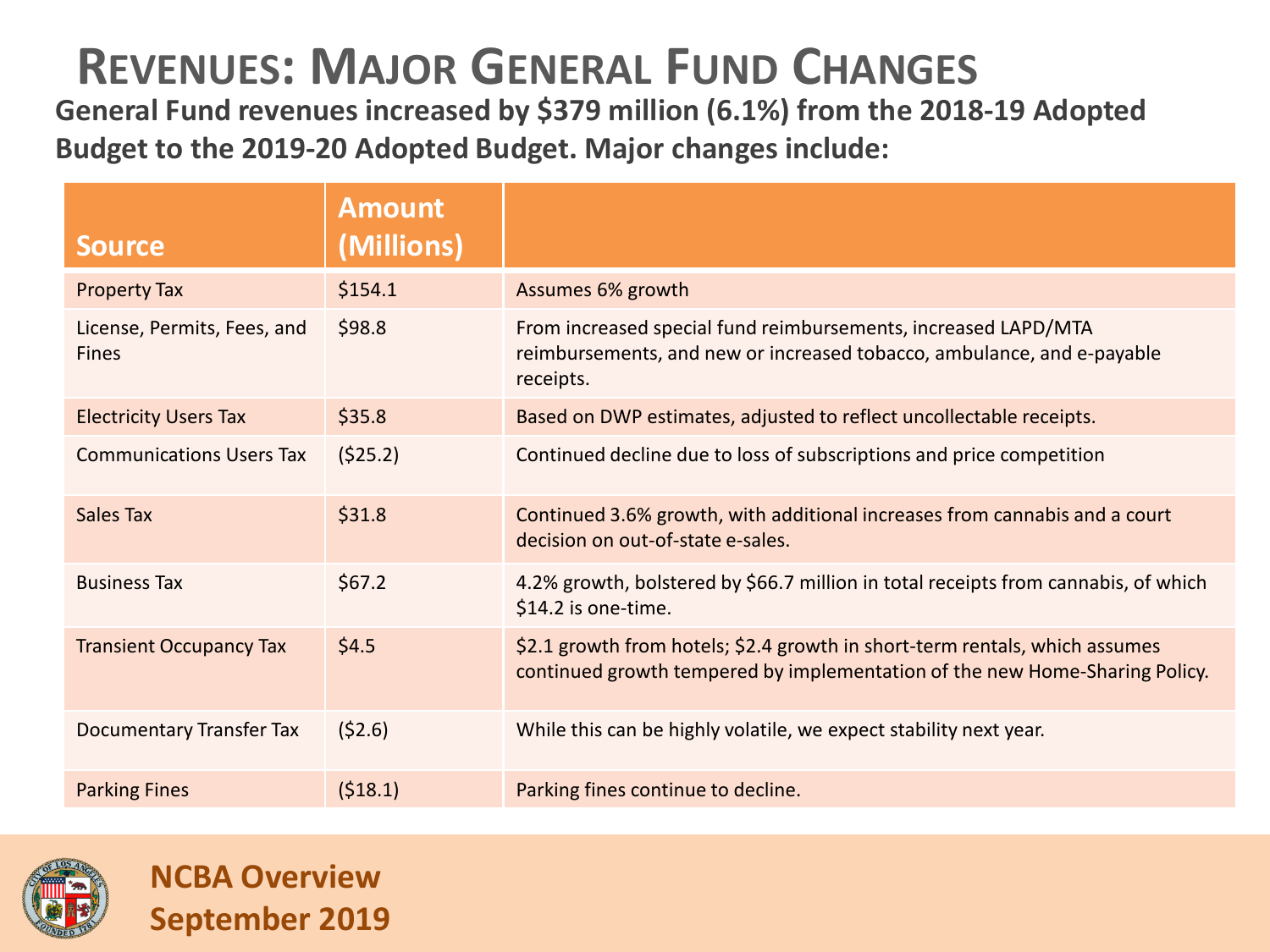## **REVENUES: CAVEATS AND ESTIMATE LIMITATIONS**

Estimates for the following revenue sources are based on our best estimates, but are uncertain:

- Cannabis receipts, in both Business and Sales Tax  $-$  Due to the lack of historical data.
- Short-Term Rentals Due to the unknown impact of the implementation of the Home-Sharing Policy in July 2019.
- Gas Tax Short in 2018-19 and continues to be unpredictable.

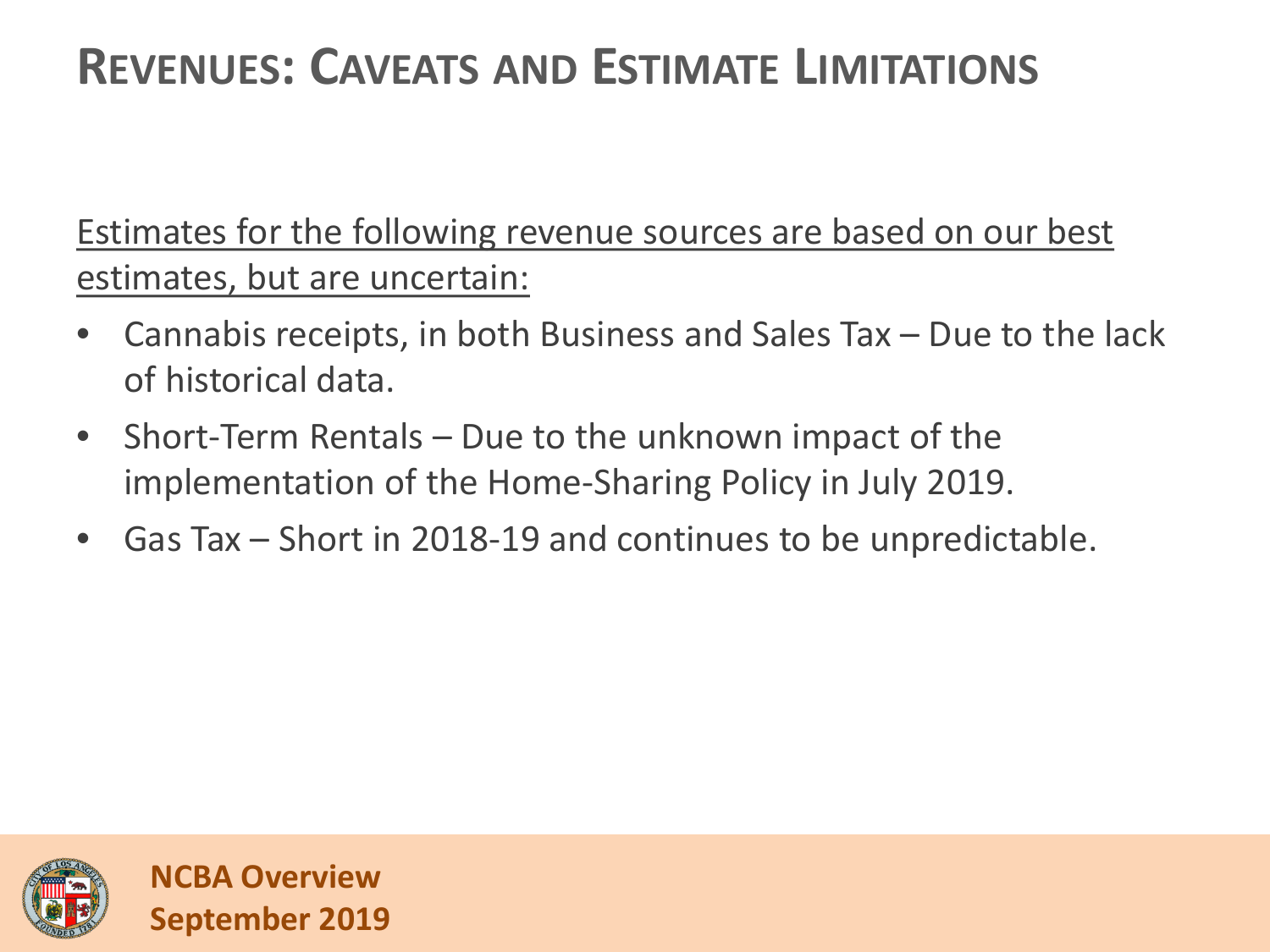### **EXPENDITURES: OVERVIEW**



**UNRESTRICTED REVENUES (\$5.3 BILLION)**

Restricted Revenues (50.5%) include those from grants, fee-supported and reimbursed programs,

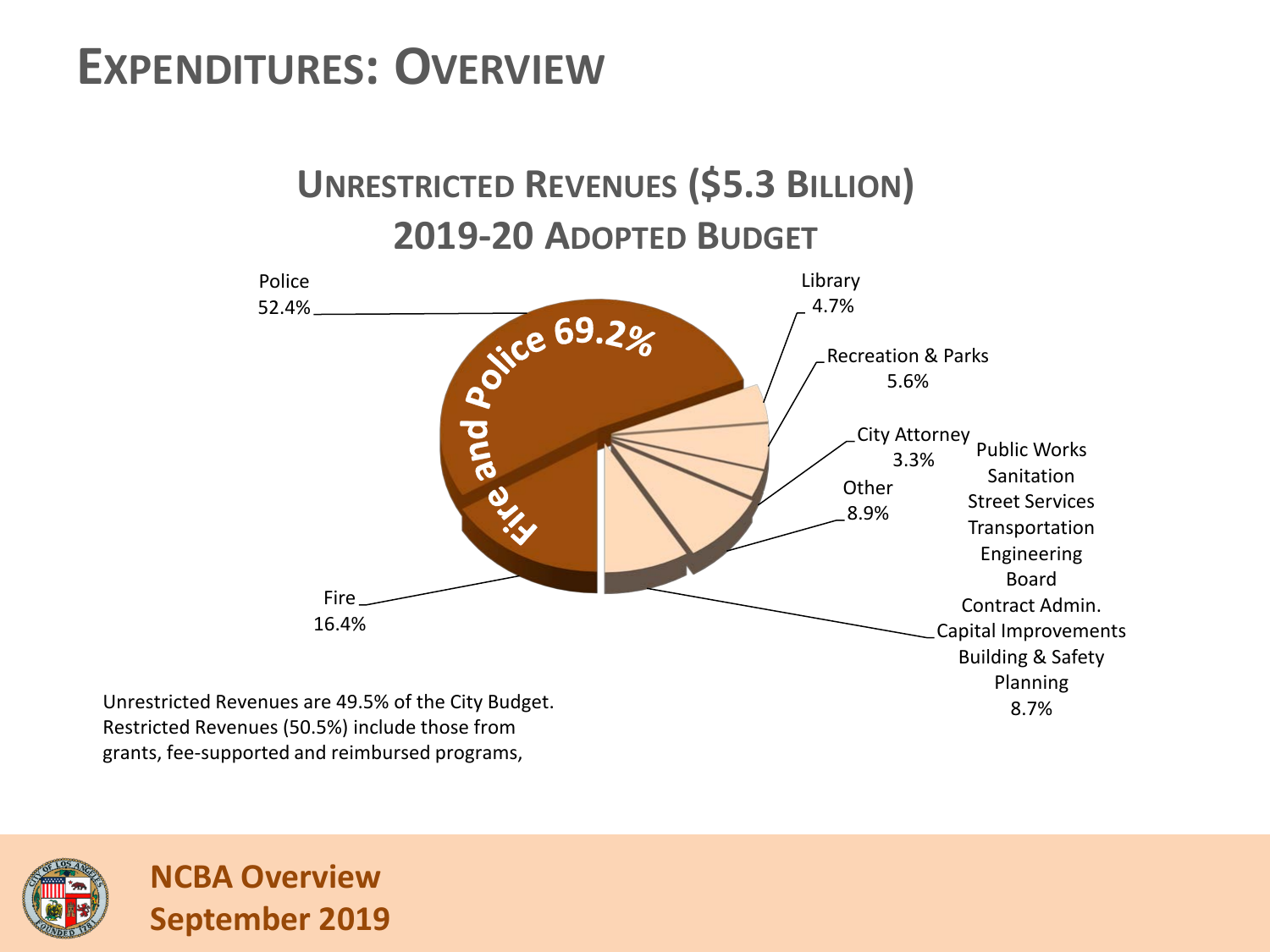## **EXPENDITURES: KEY INVESTMENTS**

#### • **Homelessness**

- Increase General Fund by \$3 million to over \$100 million; funding for A Bridge Home sites (\$10 million), clean ups (\$31 million), and Police overtime (\$8.5 million).
- \$281 million in HHH projects for affordable housing.

#### • **Infrastructure**

- \$38 million Increase in Measure M funding, put toward street projects and alleys.
- \$43 million increase for storm water and water quality projects, driven by Measure W.
- General Fund: \$73 million, down from historic high of \$100 million for facilities and street and sidewalk repair.

#### • **Public Safety**

- \$47 million in Police Overtime increases, which should match the current budget need.
- \$12 million in Police technology improvements.
- \$2 million to reopen the Harbor Jail.
- \$1 million to add Fire Fast Response Vehicles to stations 9 and 64.
- \$3.2 million to the Information Technology Agency for radio infrastructure.

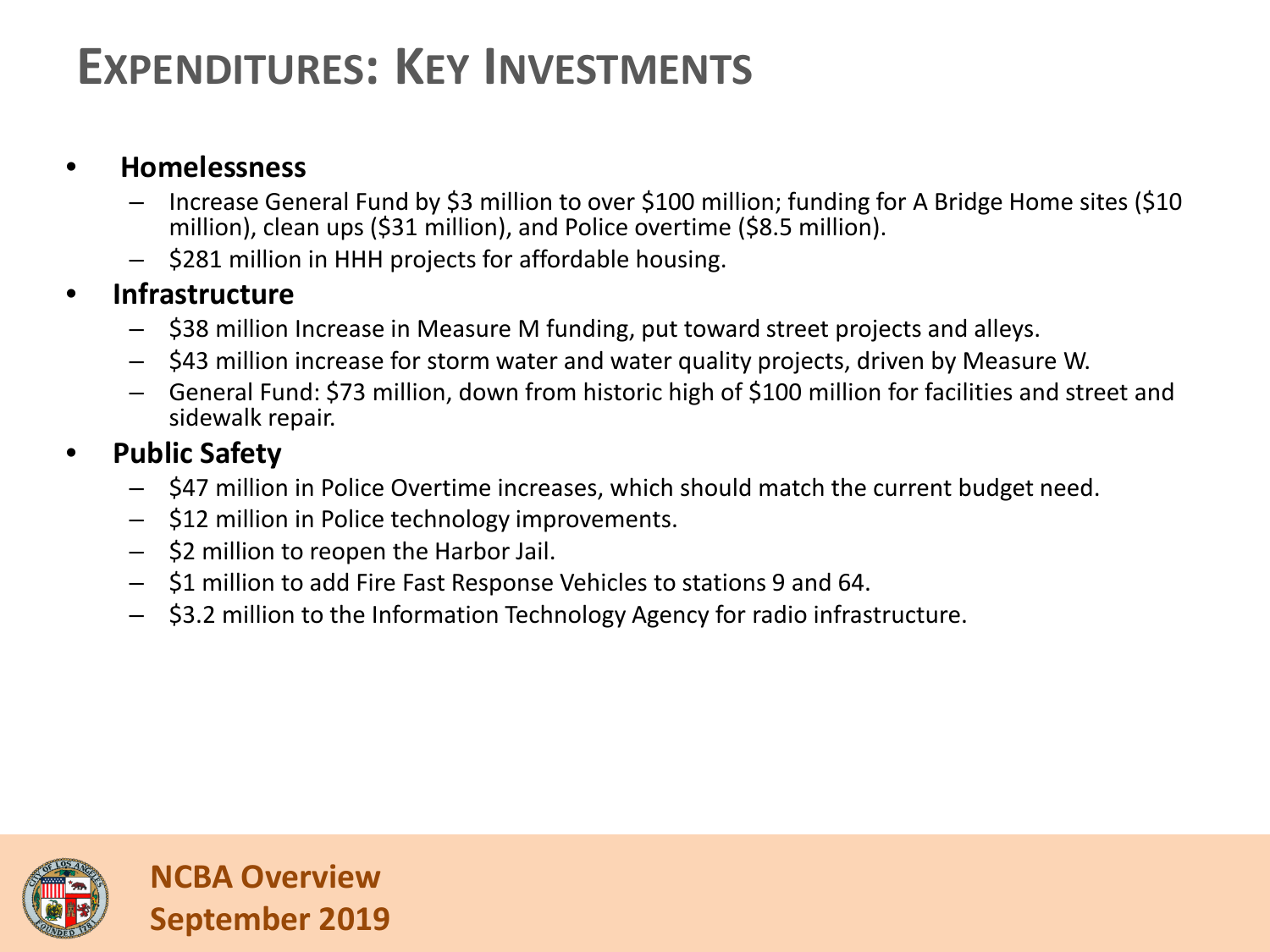### **EXPENDITURES: STAFFING**

#### **AUTHORIZED CITY STAFFING\***

*(Not Including Proprietary Departments)*



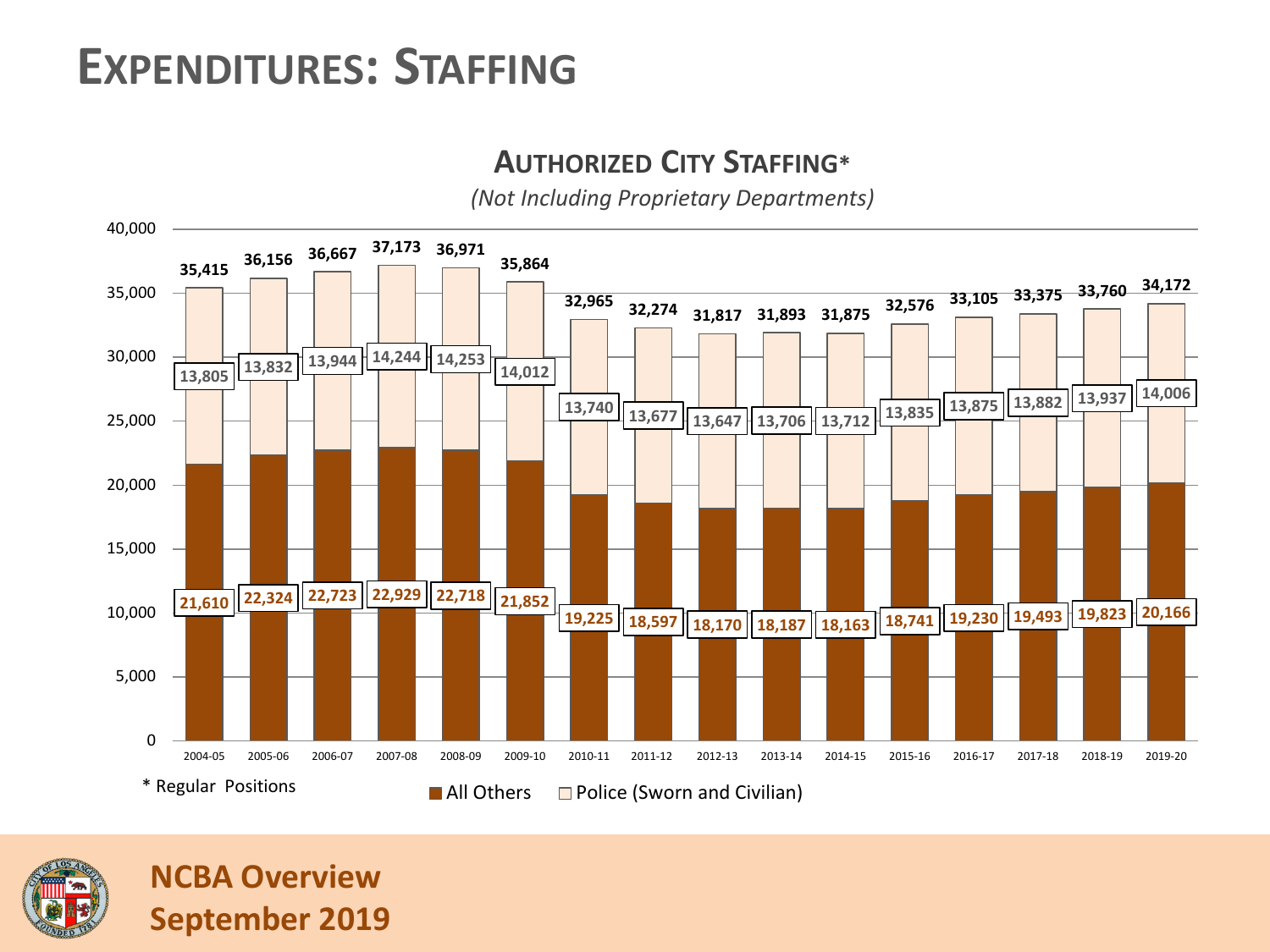## **EXPENDITURES: PENSIONS COSTS**

- City contribution is based on the need and commitment to fully fund the pension systems.
- Calculation is based on analysis by an independent actuary of:
	- The need for funding for the system, based on demographic and economic projections, including projections for the cost of the City payroll
	- The value of investments
- How can we control pension costs?
	- Pension reform, including adding new tiers, increasing employee contribution
	- Managing the size and cost of the City payroll

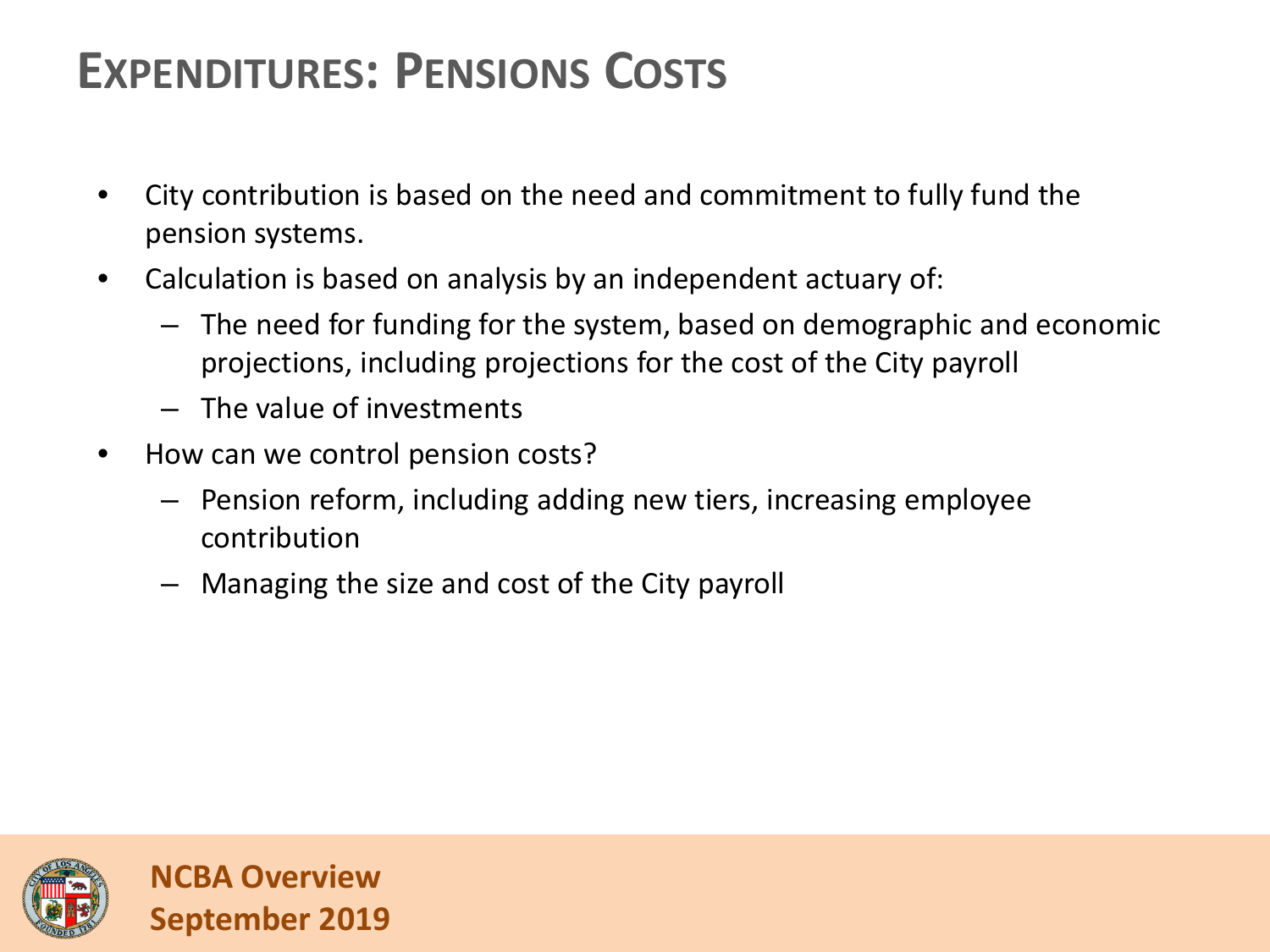#### **EXPENDITURES: PENSIONS COSTS**

#### **GENERAL FUND CONTRIBUTIONS TO LACERS AND LAFPP**

*(Actual Amounts 2005-19; Adopted 2019-20, Projected 2020-24\*)*





**NCBA Overview**

**September 2019**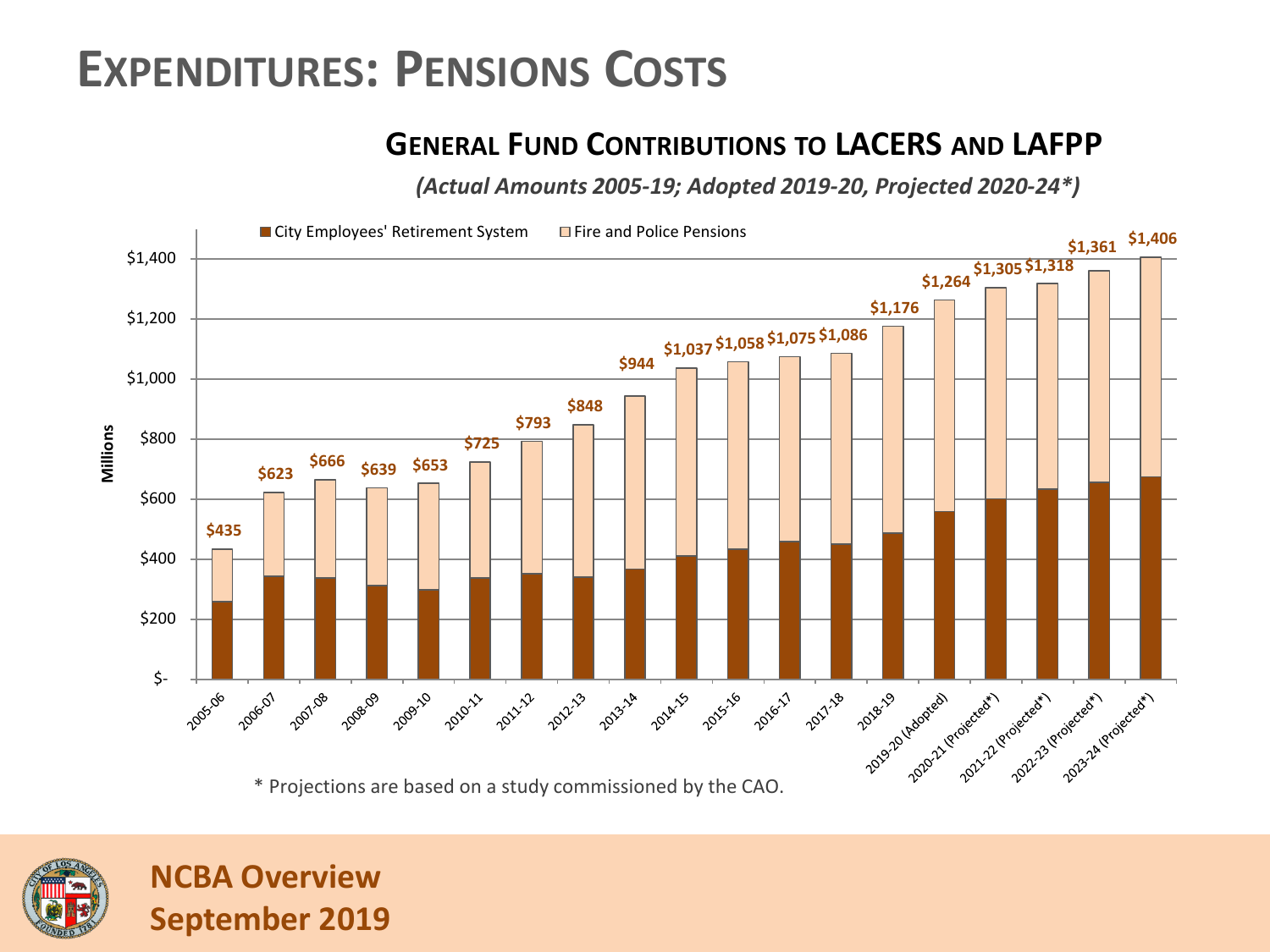### **EXPENDITURES: PENSIONS COSTS**

#### **11.0% 14.2% 15.0% 14.0% 14.8% 16.6% 18.1% 18.6% 19.4% 20.2% 19.6% 19.3% 18.6% 19.0% 19.4% 7.3% 9.3% 9.8% 9.0% 9.5% 10.7% 11.5% 11.7% 12.3% 12.8% 12.3% 12.2% 11.7% 11.9% 11.9% 0.0% 5.0% 10.0% 15.0% 20.0% 25.0%** 2005-06 2006-07 2007-08 2008-09 2009-10 2010-11 2011-12 2012-13 2013-14 2014-15 2015-16 2016-17 2017-18 2018-19 2019-20 **(ADOPTED) PERCENT OF BUDGET USED FOR LACERS/LAFPP CONTRIBUTION**

**% General Fund Budget % General Fund and Special Fund Budget**

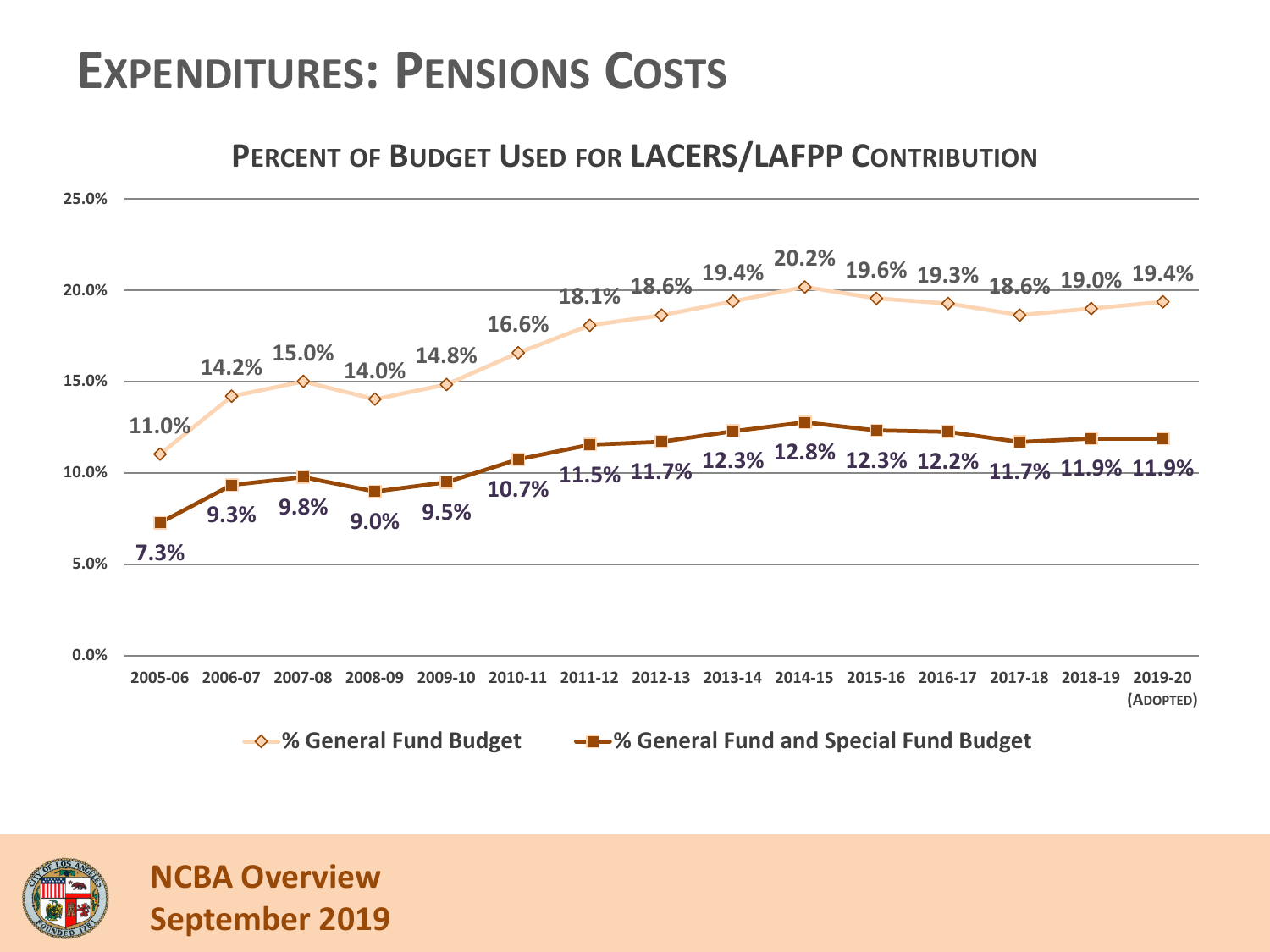## **EXPENDITURES: AREAS OF POTENTIAL RISK**

- No funding is included for either sworn or civilian employee compensation adjustments not approved at time of budget adoption.
- Infrastructure needs exceed available funds, even as the budget complies with the capital policy and adds special funding for clean water and mobility projects.
- \$31 million in departmental reductions require department heads to manage within budget.

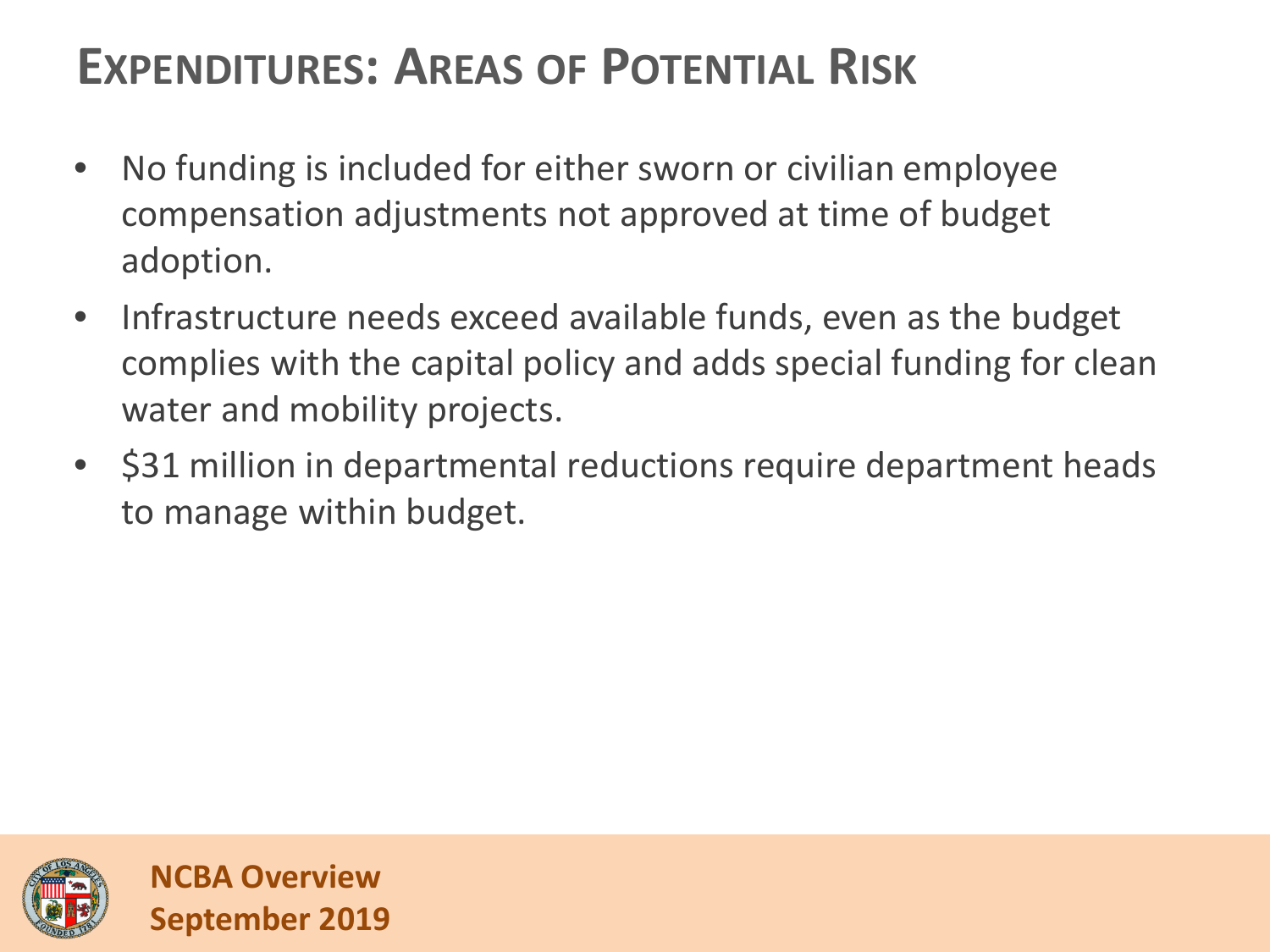## **THE OUTLOOK**



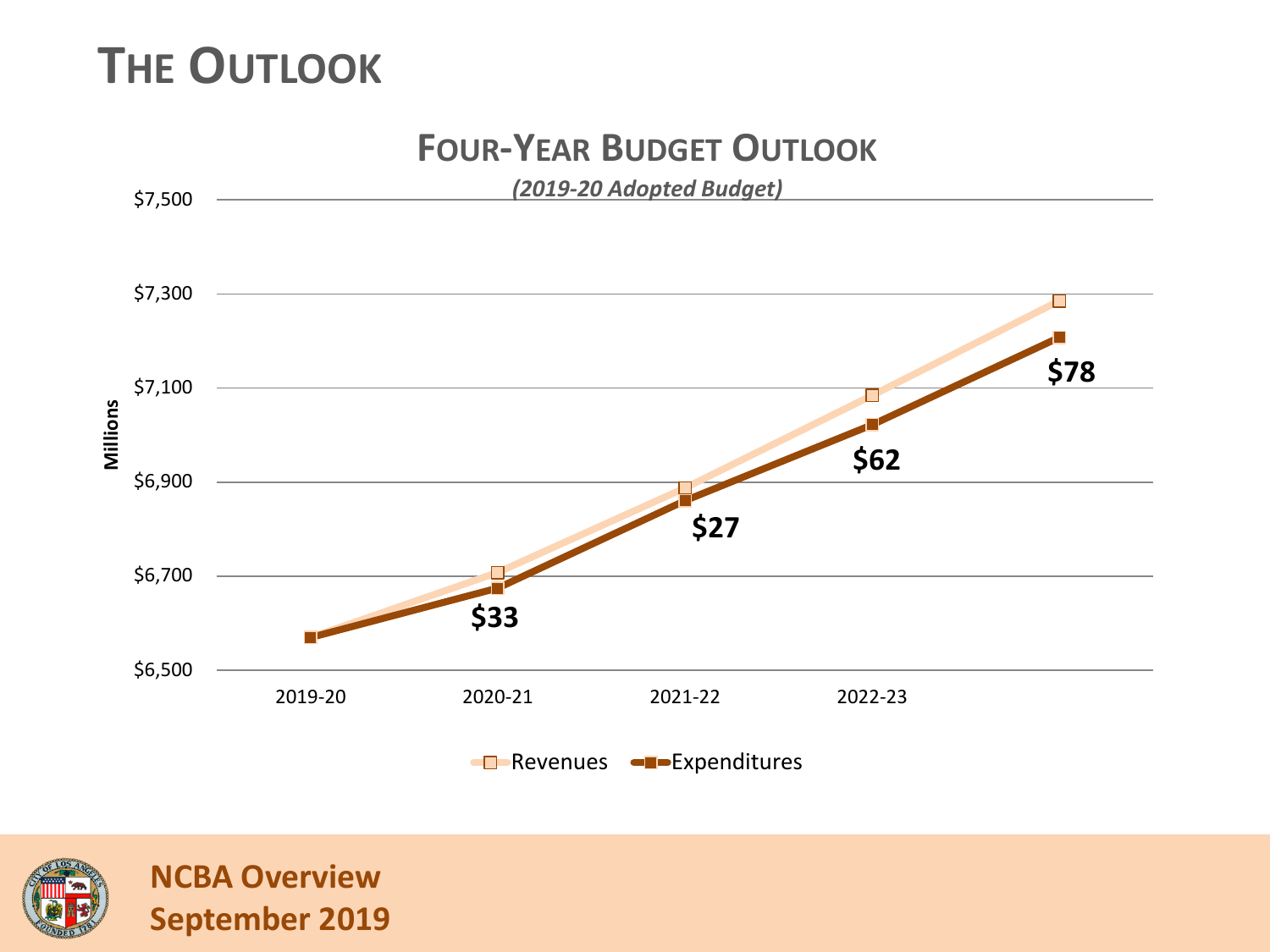# **THE OUTLOOK**

- The Outlook is the CAO's forecast of the state of the budget for the subsequent four years, taking into account revenue and expenditure projections.
	- Revenues Projections: Based on historical growth.
	- Expenditure Projections: Based on known changes in future years.
- The Outlook tells us whether the budget is structurally balanced, which is a measure of fiscal sustainability.
- In the absence of structural balance, City may face challenges to:
	- Maintain current services.
	- Add new ongoing services in future years.
- Proposed Budget Outlook is found on pages 8-12 of the [Supporting Information](http://cao.lacity.org/budget19-20/2019-20Supp_Info.pdf) book.
- Adopted Budget Outlook is found on pages A-24 through A-26 of [Appendix A,](http://cao.lacity.org/debt/APPENDIX_A_2019_06_28.pdf) the City's disclosure document approved with any debt issuance.
- This Outlook does not take into account:
	- MOUs that are being renegotiated.
	- Potential reductions to the assumed investment return rate that the LACERS and LAFPP Boards could make in 2020, impacting 2021-22.
	- Potential costs associated with major infrastructure projects are included (LA Street Civic Building, Convention Center, LA River).

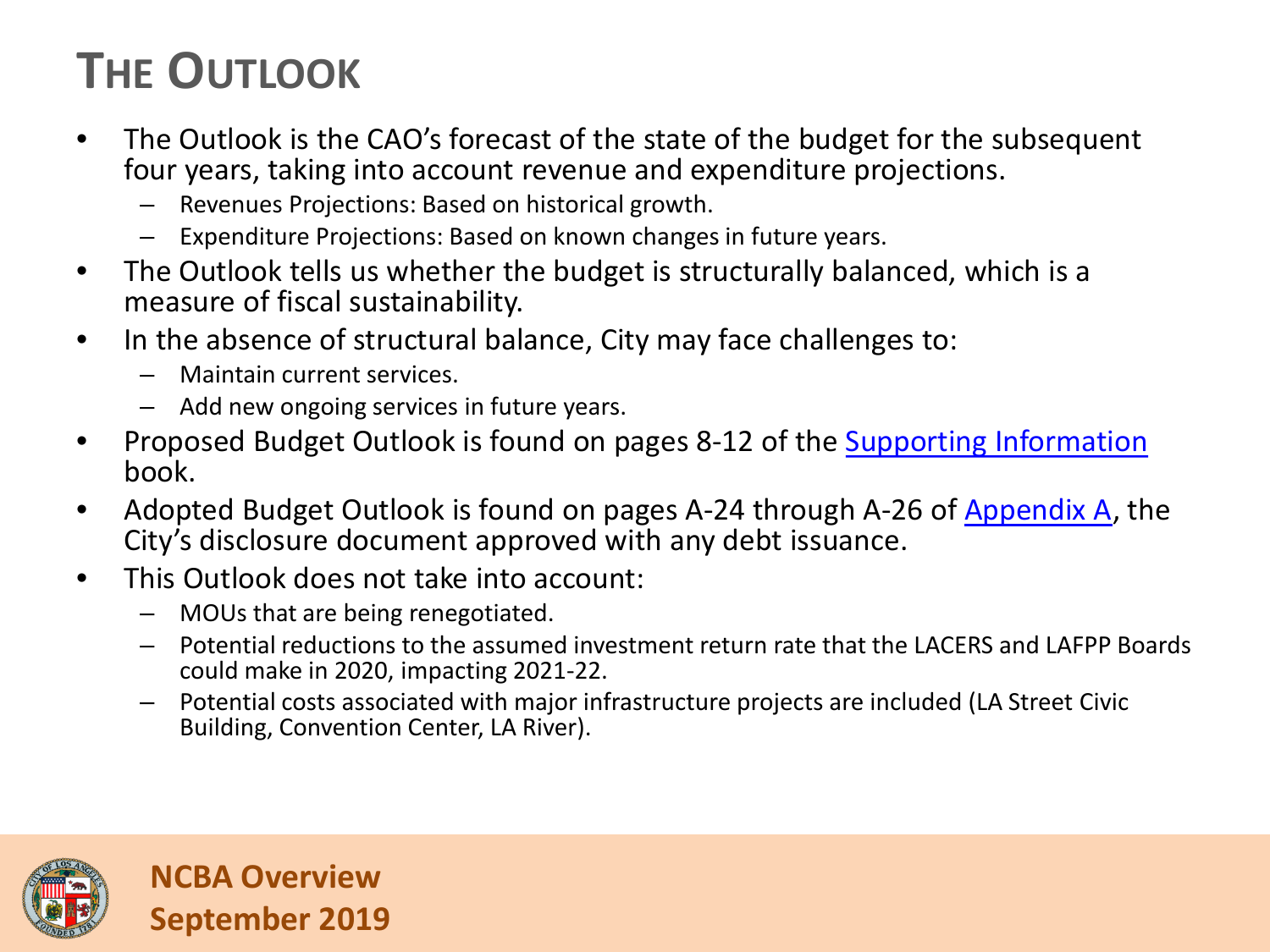### **THE OUTLOOK**

### **CUMULATIVE FOUR-YEAR (DEFICIT)/SURPLUS BY YEAR OF OUTLOOK**

#### *(Fiscal Years Included in Outlook)*



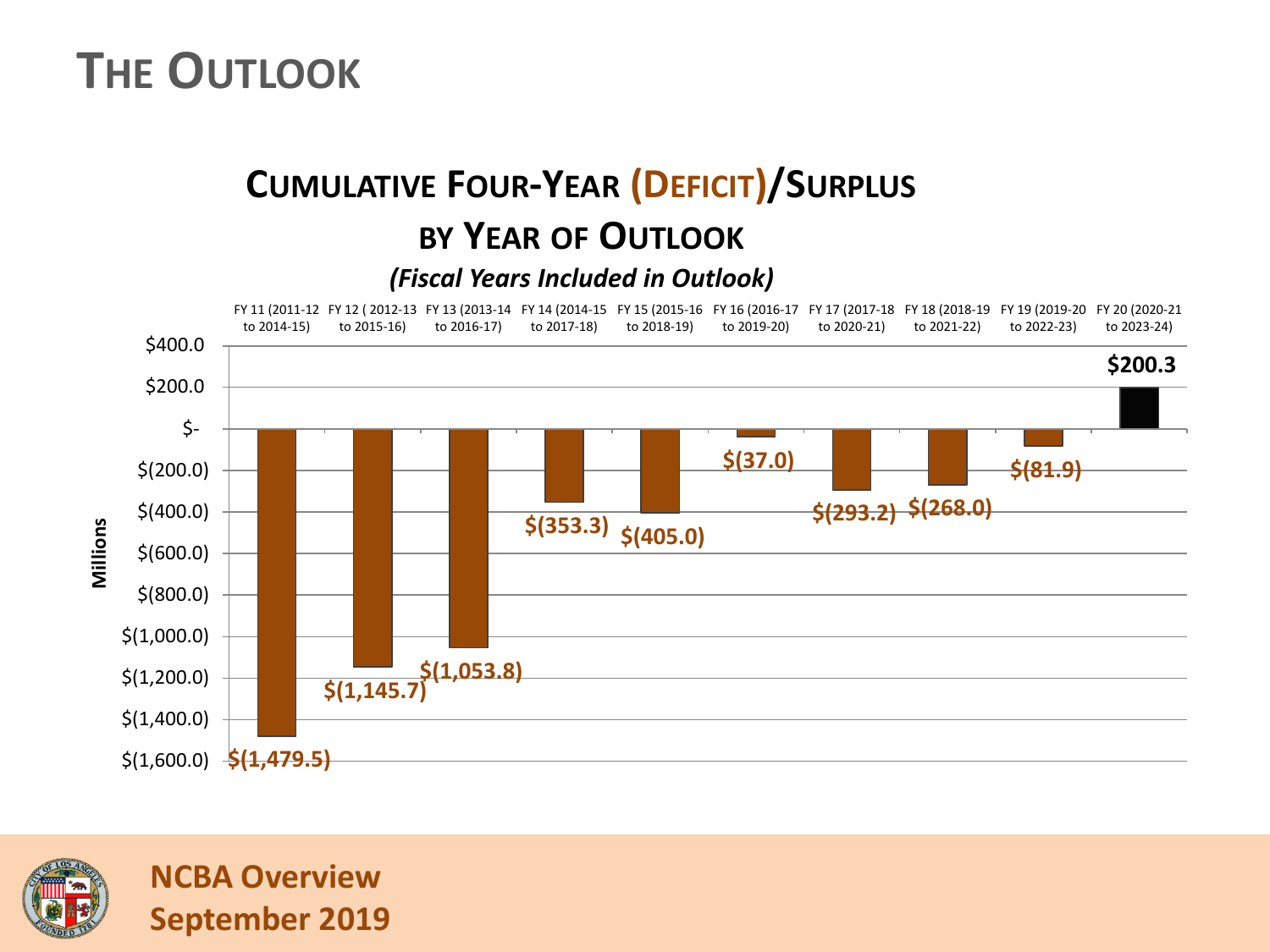- [Financial Policies for the City of Los Angeles](http://cao.lacity.org/debt/FinancialPolicies.pdf)
- Approved by Council in April 2005.
- Sections on Fiscal, Capital, Reserve Fund, Pension, and Debt.
- Five primary budget-related policies are tracked annually.
- Budget Stabilization Fund and Encumbrance Policies adopted since 2005, not incorporated into Financial Policies:
	- [Budget Stabilization Fund](https://cityclerk.lacity.org/lacityclerkconnect/index.cfm?fa=ccfi.viewrecord&cfnumber=13-0455)
	- [General Fund Encumbrance Policy](https://cityclerk.lacity.org/lacityclerkconnect/index.cfm?fa=ccfi.viewrecord&cfnumber=12-0600-S29)

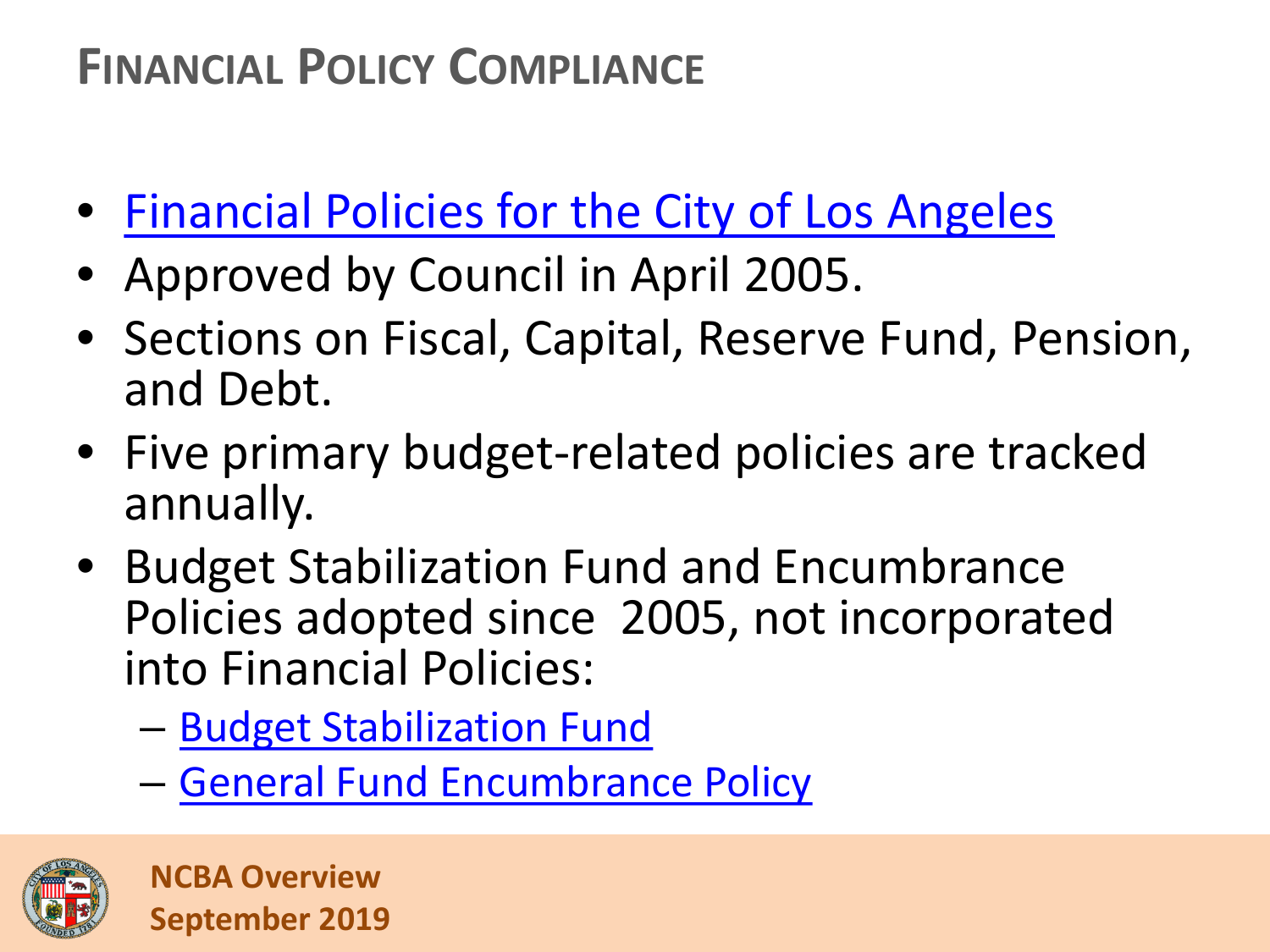| <b>Policy</b>                                                                                                           |              | <b>Compliance</b>                                                                                                                                                        |
|-------------------------------------------------------------------------------------------------------------------------|--------------|--------------------------------------------------------------------------------------------------------------------------------------------------------------------------|
| Reserve Fund at least 5% of<br><b>General Fund</b>                                                                      | $\checkmark$ | July 1 at \$410 million, or 6.25%                                                                                                                                        |
| <b>Budget Stabilization Fund</b><br>contribution if growth of seven<br>economically sensitive taxes is<br>over 4.5%     | $\checkmark$ | 5.9% in growth in \$62 million above the 4.5% growth<br>threshold. Offset by \$80 million - \$7 million contribution to<br>Fund and \$73 million for capital investment. |
| Capital investment at 1% of<br><b>General Fund</b>                                                                      | $\checkmark$ | Investment of 1.11% or \$73 million                                                                                                                                      |
| All one-time revenues used for<br>one-time expenditures                                                                 | $\checkmark$ | \$63 million in one-time revenues for \$141 million in one-time<br>expenditures                                                                                          |
| Debt service ceiling: 6% for non-<br>voter approved and 15% for non-<br>voter and voter approved of<br>general receipts | $\checkmark$ | 3.92% for non-voter approved<br>$\bullet$ .<br>5.90% for non-voter and voter approved<br>Projected to remain below limits until at least 2026-27                         |



**NCBA Overview**

**September 2019**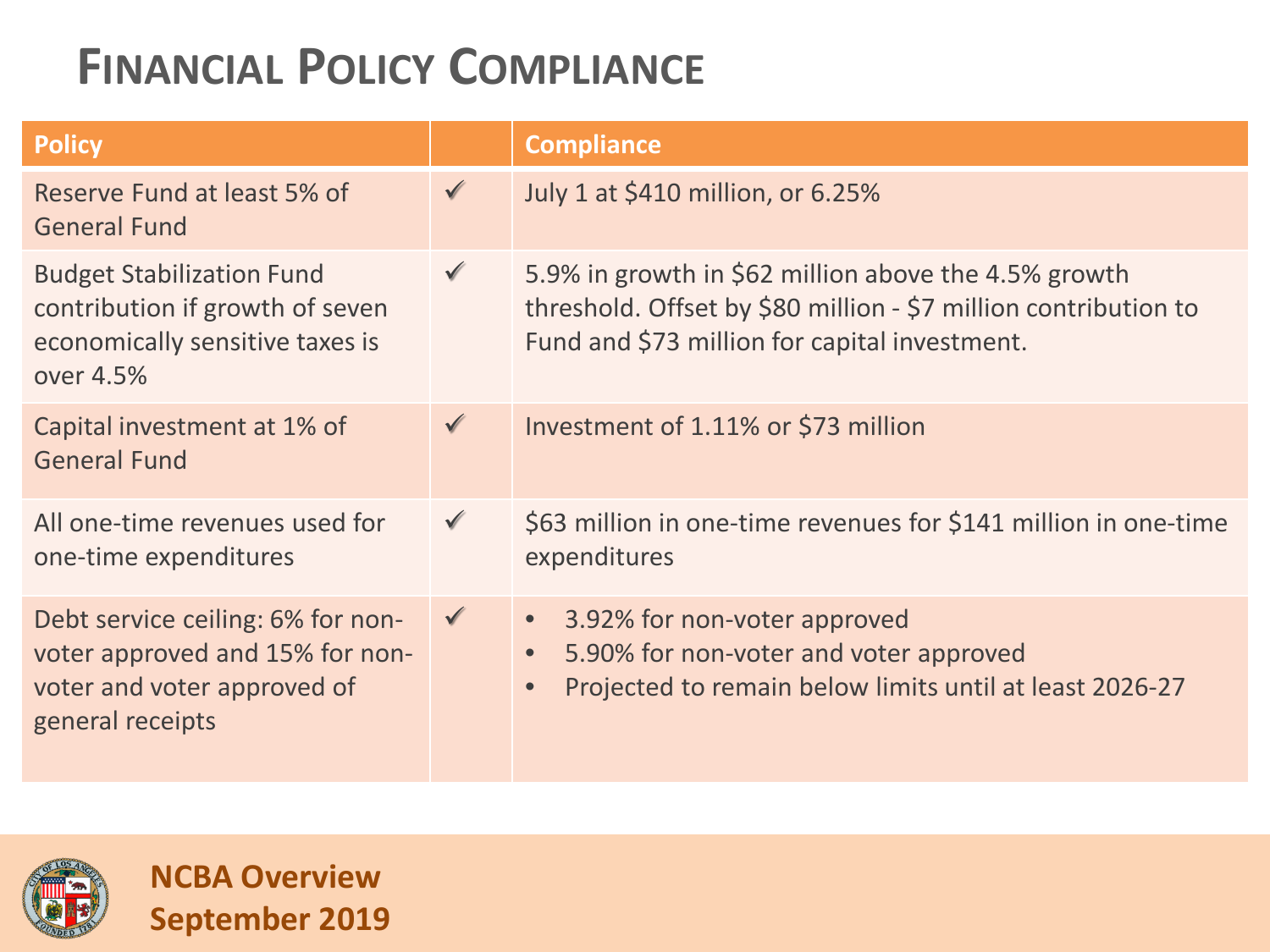

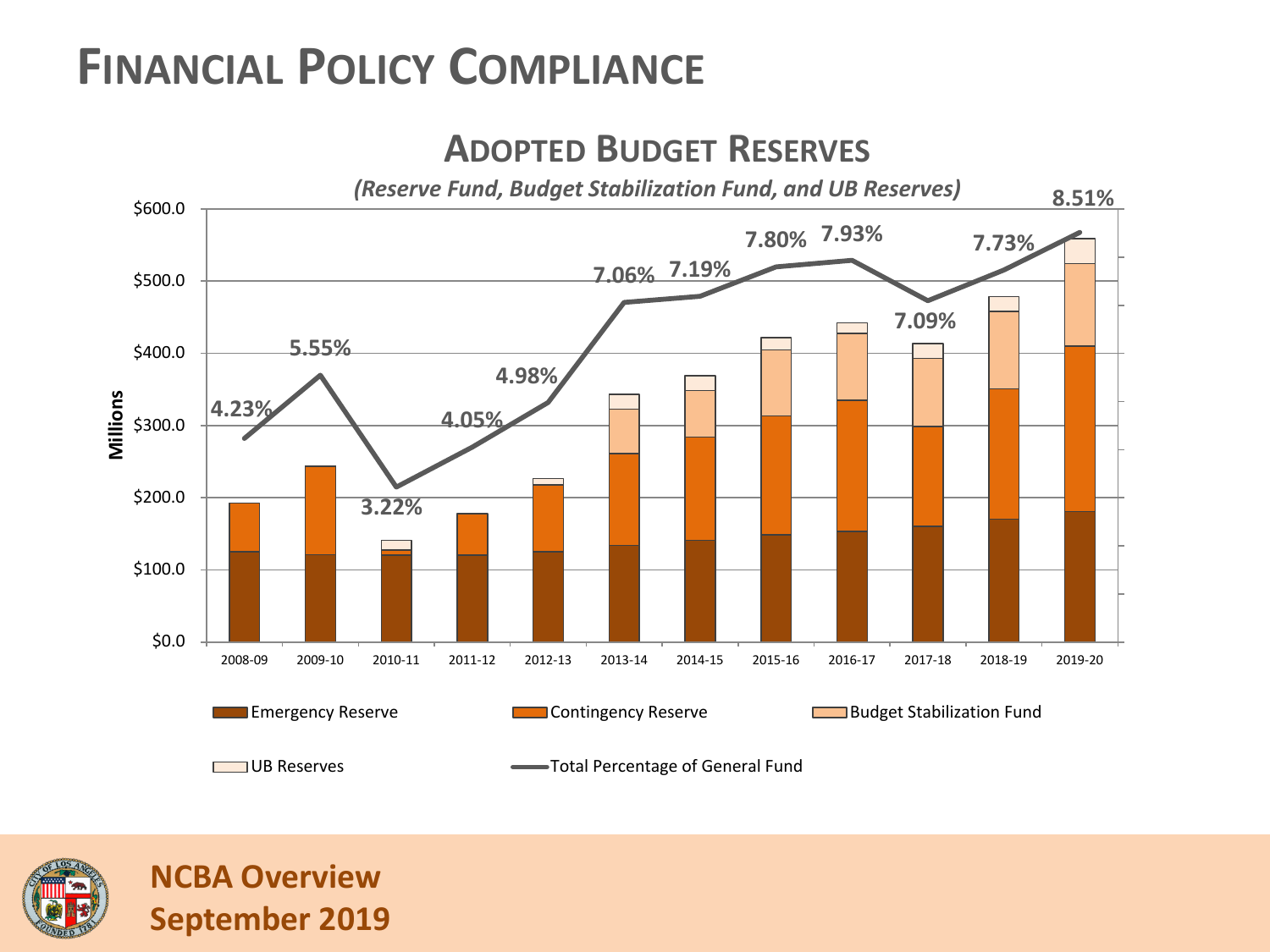# **FINANCIAL POLICY COMPLIANCE: RESERVES**

- Prepares the City for unexpected financial challenges.
- Reserve Fund:
	- Emergency Reserve: 2.75% of General Fund receipts; Intended to be used to address significant economic downturn, disaster, or other unanticipated events.
	- Contingency Reserve: Balance of Reserve Fund; Intended to be used for unanticipated expenditures or revenue shortfalls.
- Budget Stabilization Fund: Intended to provide a soft landing if tax revenues fall and to prevent overspending if they increase.
- Unappropriated Balance Reserve: First line of defense for expenditure shortfalls or required new appropriations during the fiscal year.

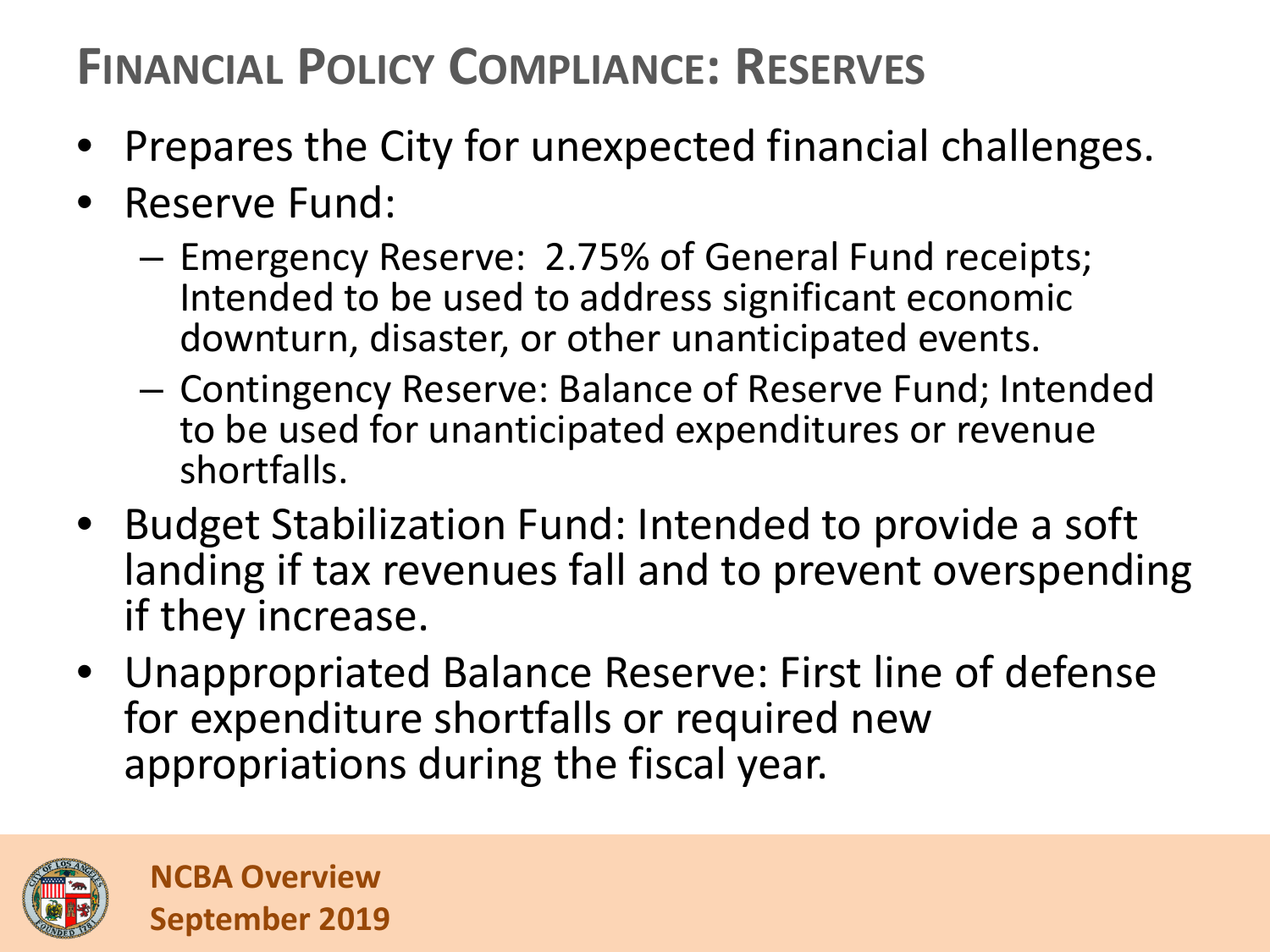



Total GF Capital Investment **1% Spending Level** 



**NCBA Overview**

**September 2019**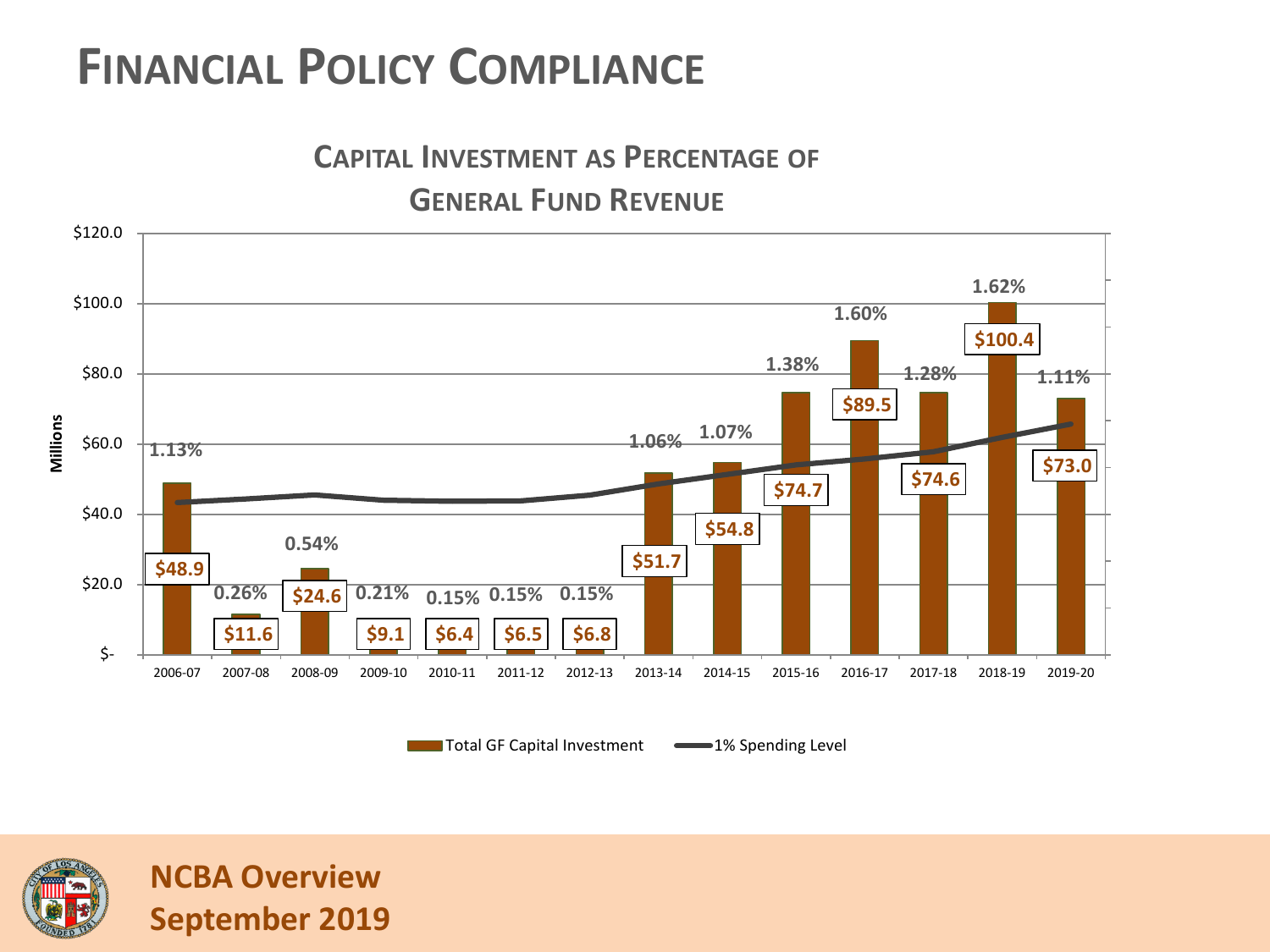# **FINANCIAL POLICY COMPLIANCE: CAPITAL**

- Encourages investment in the City's critical infrastructure.
- This policy only applies to General Fund expenditures and does not take into consideration significant special funded capital investment.
- Detail of the expenditures included as part of the capital investments expenditures can be found on pages 19-20 of the [Proposed Budget Supporting Information](http://cao.lacity.org/budget19-20/2019-20Supp_Info.pdf) book. This table is not updated as part of the adopted budget.
- Major components of the \$73.0 million include:
	- \$21 for municipal facilities (City owned buildings), including \$6 million for Vision Theatre.
	- \$29 million for street resurfacing and repair.
	- \$15 million for sidewalks.
	- \$4 million for various special physical plant projects (including street and street lighting projects).
	- \$3 million for various community projects.

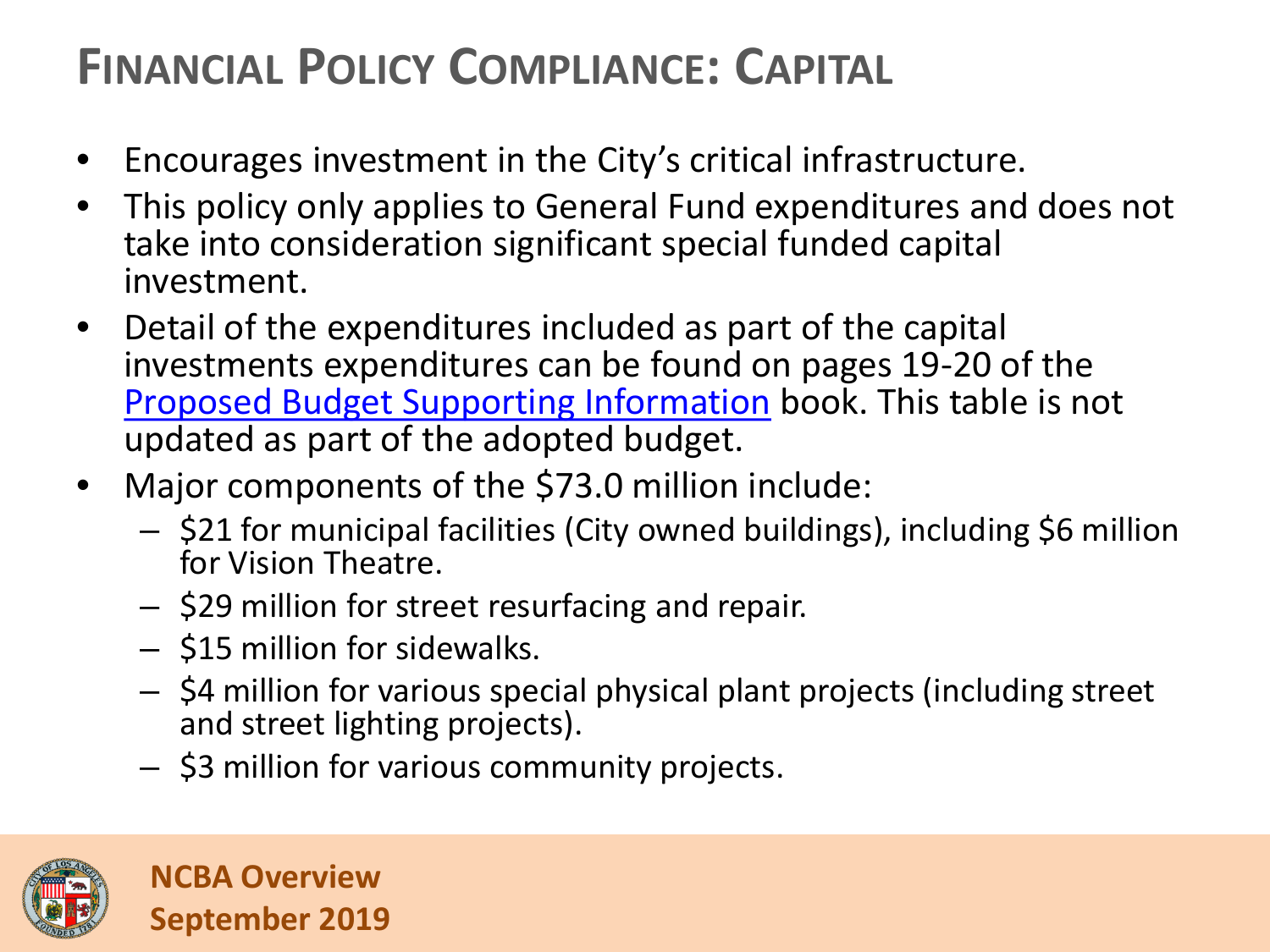#### **ONE-TIME REVENUES VS. ONE-TIME EXPENDITURES ADOPTED BUDGETS**



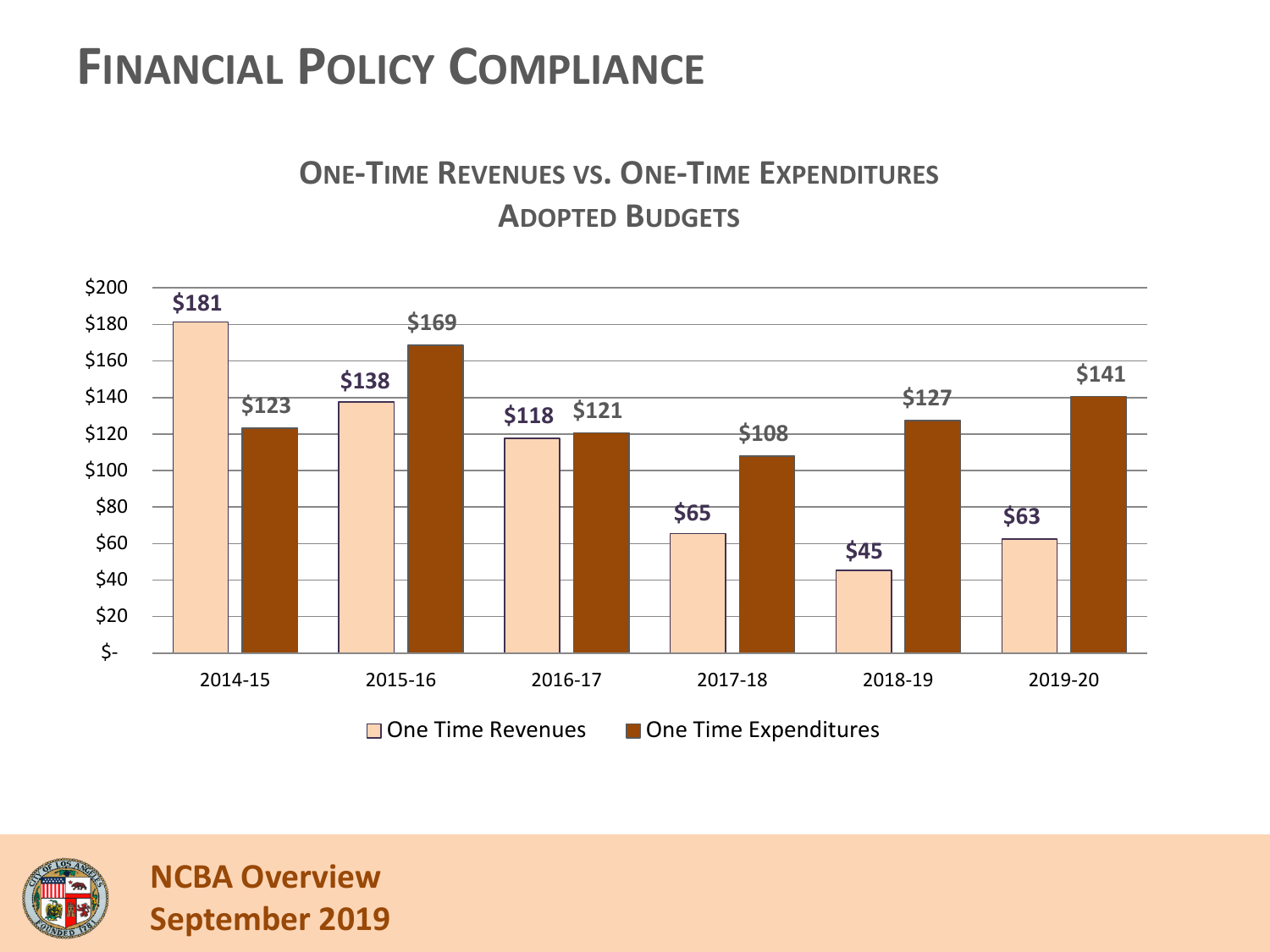## **FINANCIAL POLICY COMPLIANCE: ONE-TIMES**

- Supports structural balance.
- Adopted Budget used \$63 million in one-time revenues for \$141 million in one-time expenditures.
- Detail of the items can be found on page 17-18 of the Proposed Budget Supporting Information book. This table is not updated as part of the adopted budget.
- Significant one-time revenues include:
	- Special Parking Revenue Fund transfer (\$34 million) driven by sale and lease of a City property
	- Delayed and accelerated cannabis receipts (\$14 million)
	- CRA Sales (\$6 million)
- Significant one-time expenditures include:
	- UB/Reserve for Mid-Year Adjustments (\$35 million)
	- Retroactive compensation adjustments (\$16 million)
	- Repayments to special funds (\$16 million)
	- Capital and Infrastructure Projects (\$13 million)
	- Homeless services (\$9 million)

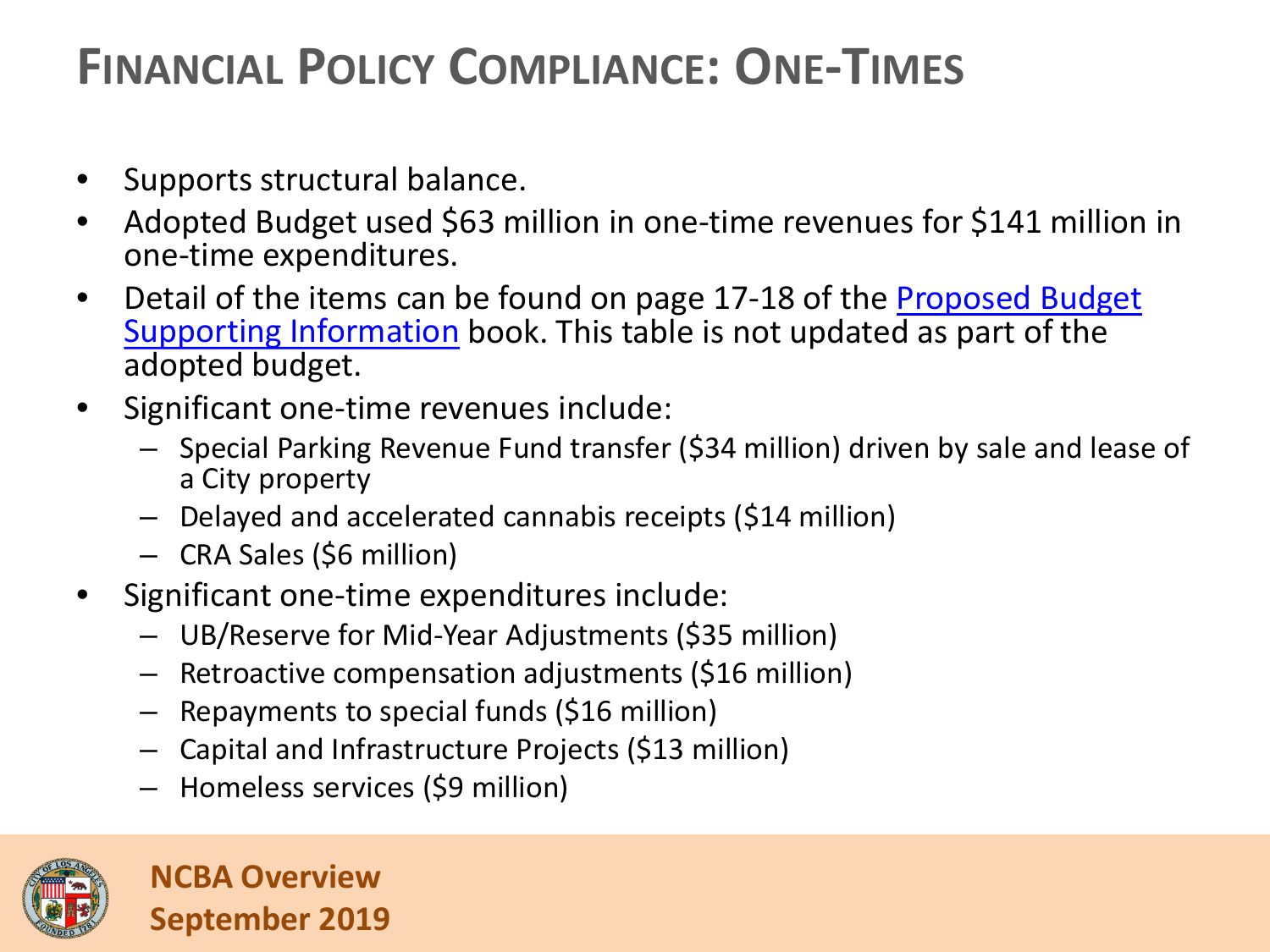



\*Projected revenue growth from 2020-21 through 2023-23 is 2.2%, 2.7%, 2.9%, and 2.8% respectively. Projected revenue growth from 2024-25 through 2026-27 is 2.9%.

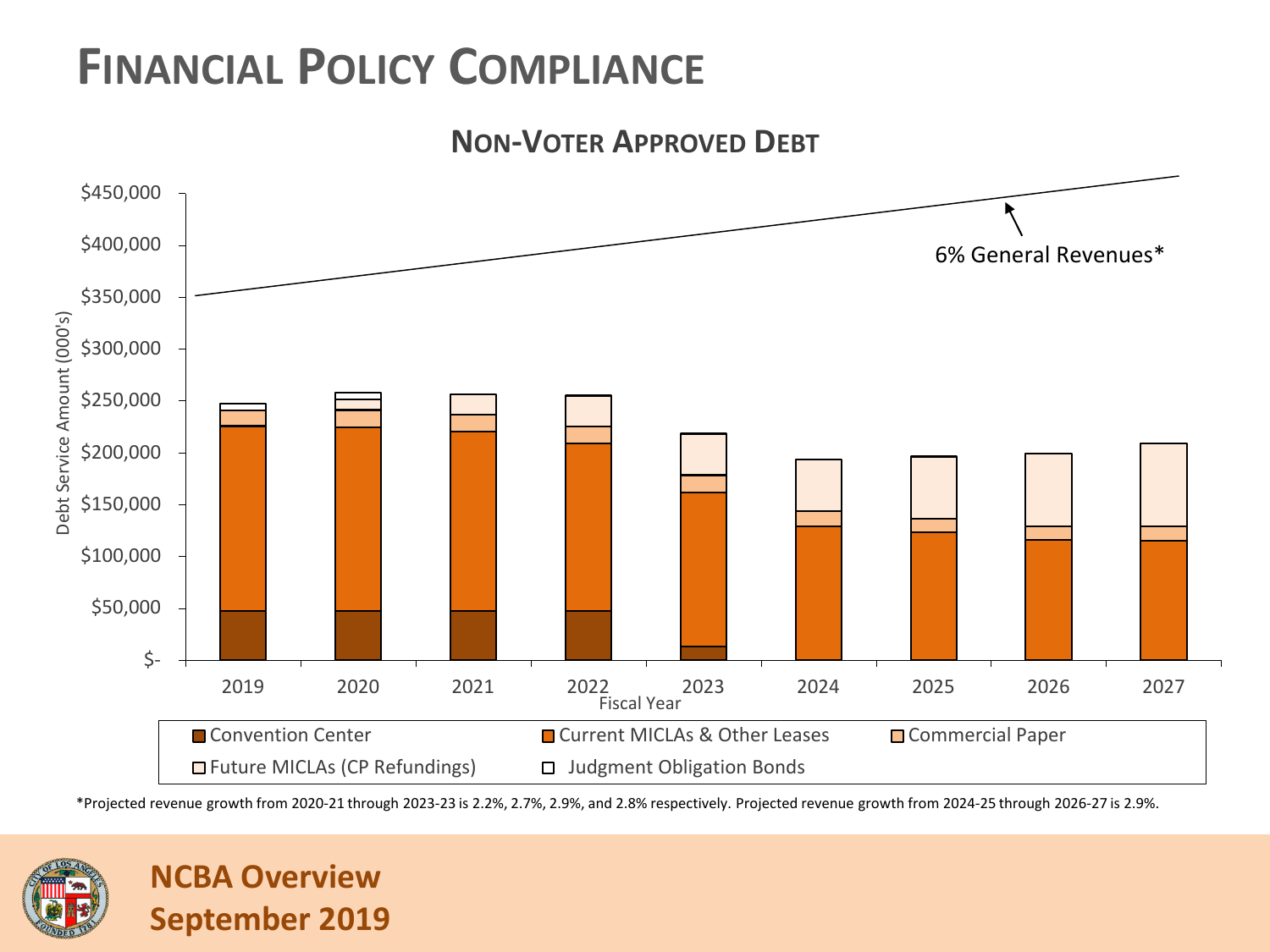**VOTER APPROVED AND NON-VOTER APPROVED DEBT**



\*Projected revenue growth from 2020-21 through 2023-23 is 2.2%, 2.7%, 2.9%, and 2.8% respectively. Projected revenue growth from 2024-25 through 2026-27 is 2.9%. \*\*Includes Judgment Obligation Bonds, Convention Center, MICLA bond issuances, and MICLA Commercial Paper and refundings.

\*\*\*Voter approved debt.

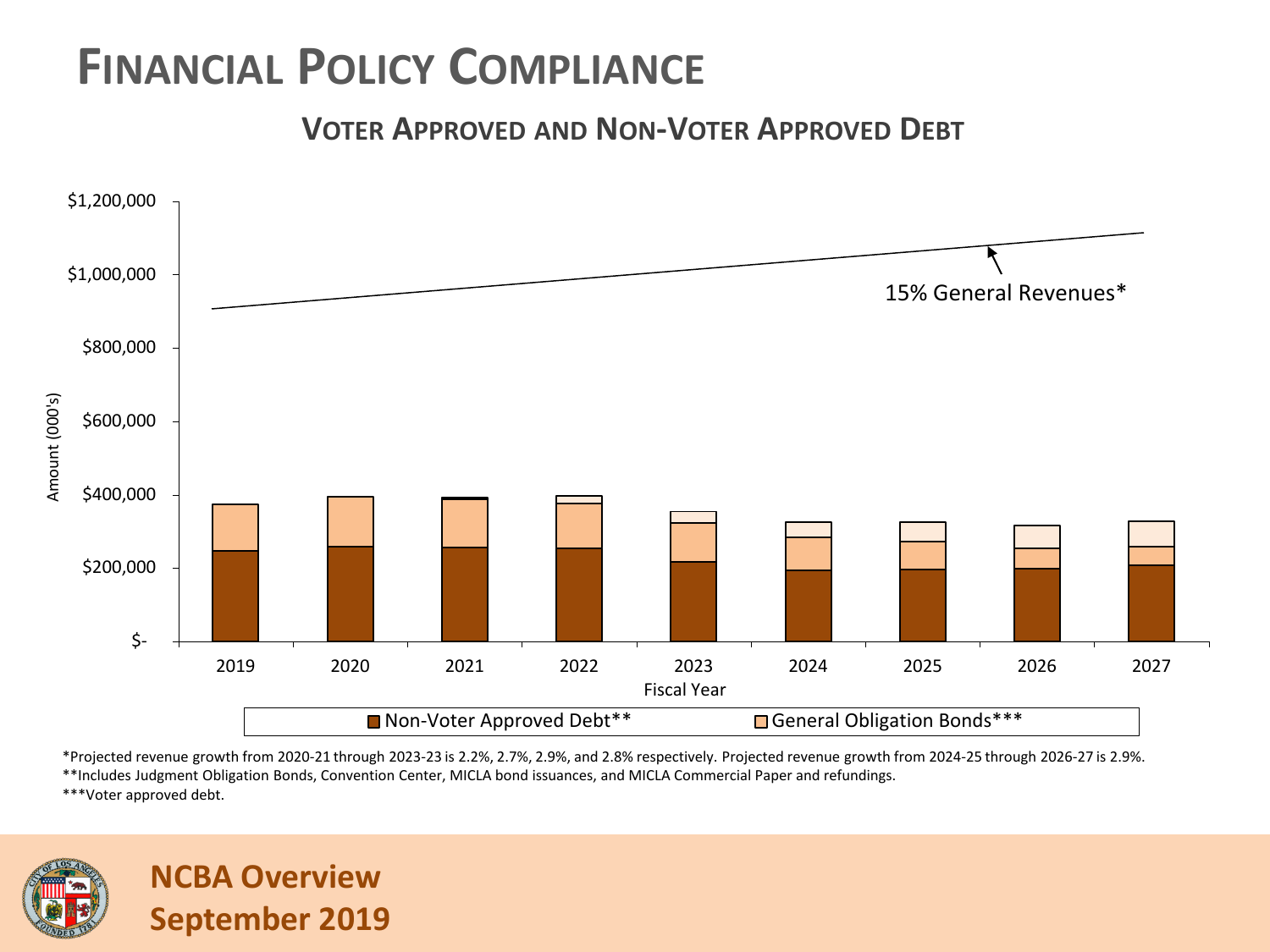# **FINANCIAL POLICY COMPLIANCE: DEBT**

- Demonstrates that the City's debt burden in manageable.
- These charts illustrate compliance with our debt policies:
	- Debt not approved by voters cannot exceed 6% of the revenues that pay for debt.
	- Voter Approved and Non-Voter Approved debt cannot exceed 15% of those revenues.
- Non-Voter Approved is comprised of MICLA and JOB.
- General revenues include those revenues that are used to pay MICLA and JOB debt service, and include the General Fund, as well as special funds such as Sewer Construction and Maintenance, Building and Safety Building Permit Enterprise Fund, and Special Parking Revenue Fund.
- Details related to non-voter approved debt is in the Capital Finance Administration Fund budget.
- MICLA is limited to:
	- Capital equipment and property .
	- Investments with a useful life of at least six years.
	- Preferably, high value items.
	- Items that cannot be easily moved or hidden.
- Non-voter approved and voter approved debt include all debt except revenue bonds (e.g. solid waste, wastewater) and debt issued by proprietary departments.
- Voter-approved debt must comply with requirements of ballot measure and is often handled off-budget.

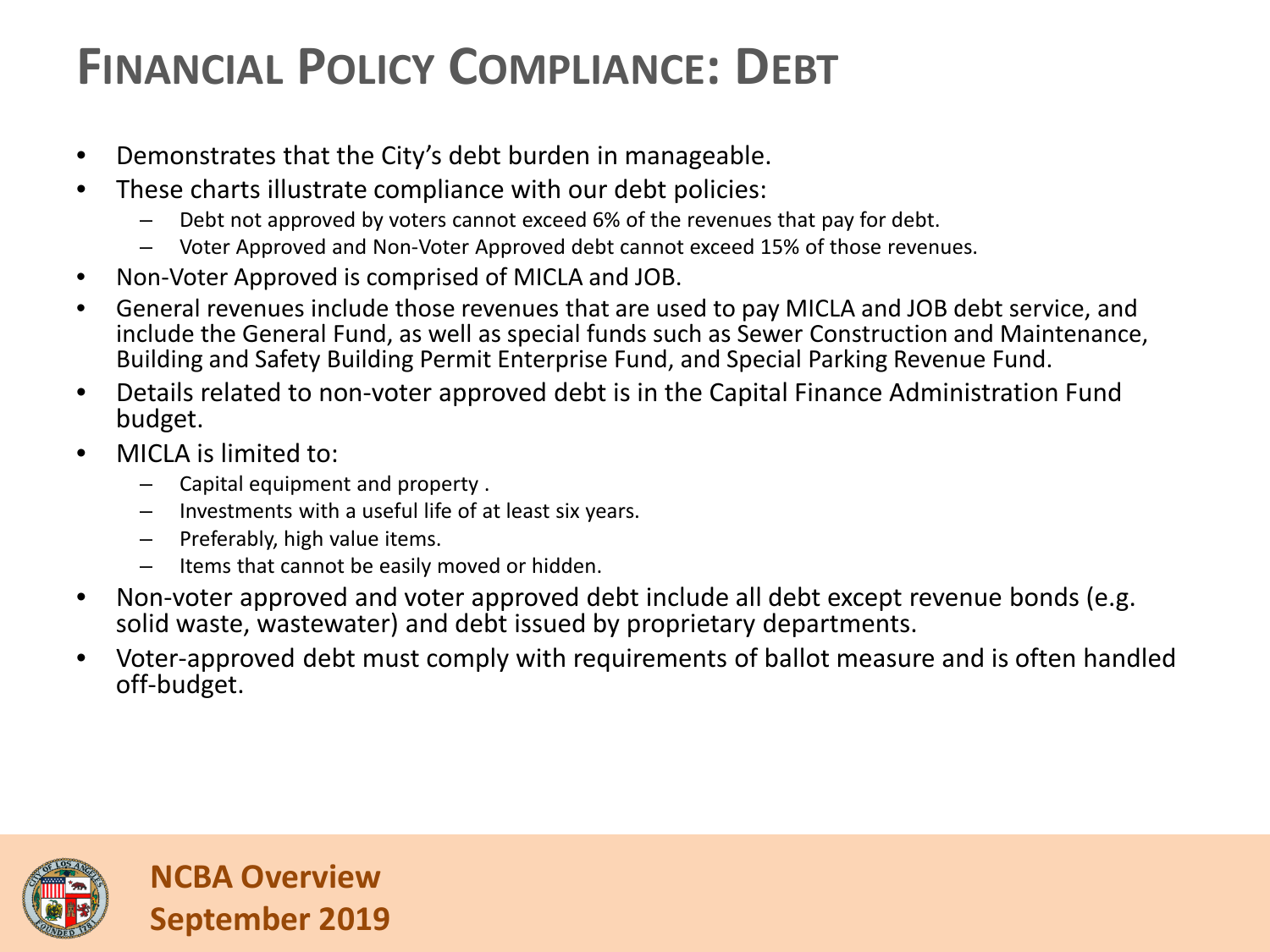- Other policies of interest:
	- Discourage interim appropriations for new programs.
	- Require development of a multi-year forecast.
	- Limit subsidy to grant programs.
	- Encourage new and diverse revenues.
	- Seek full cost recovery for fee-supported programs.

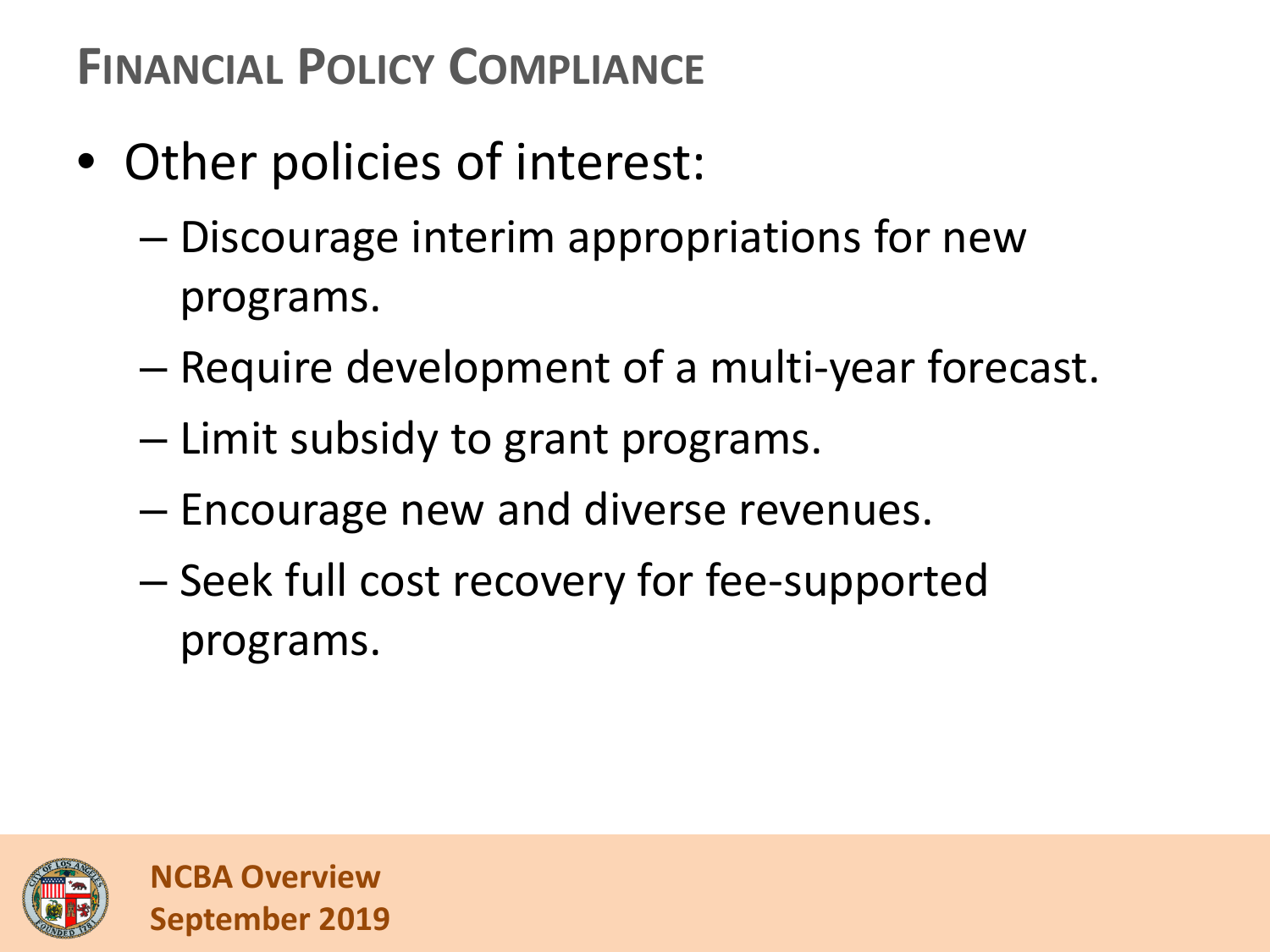### **BUDGET PROCESS**



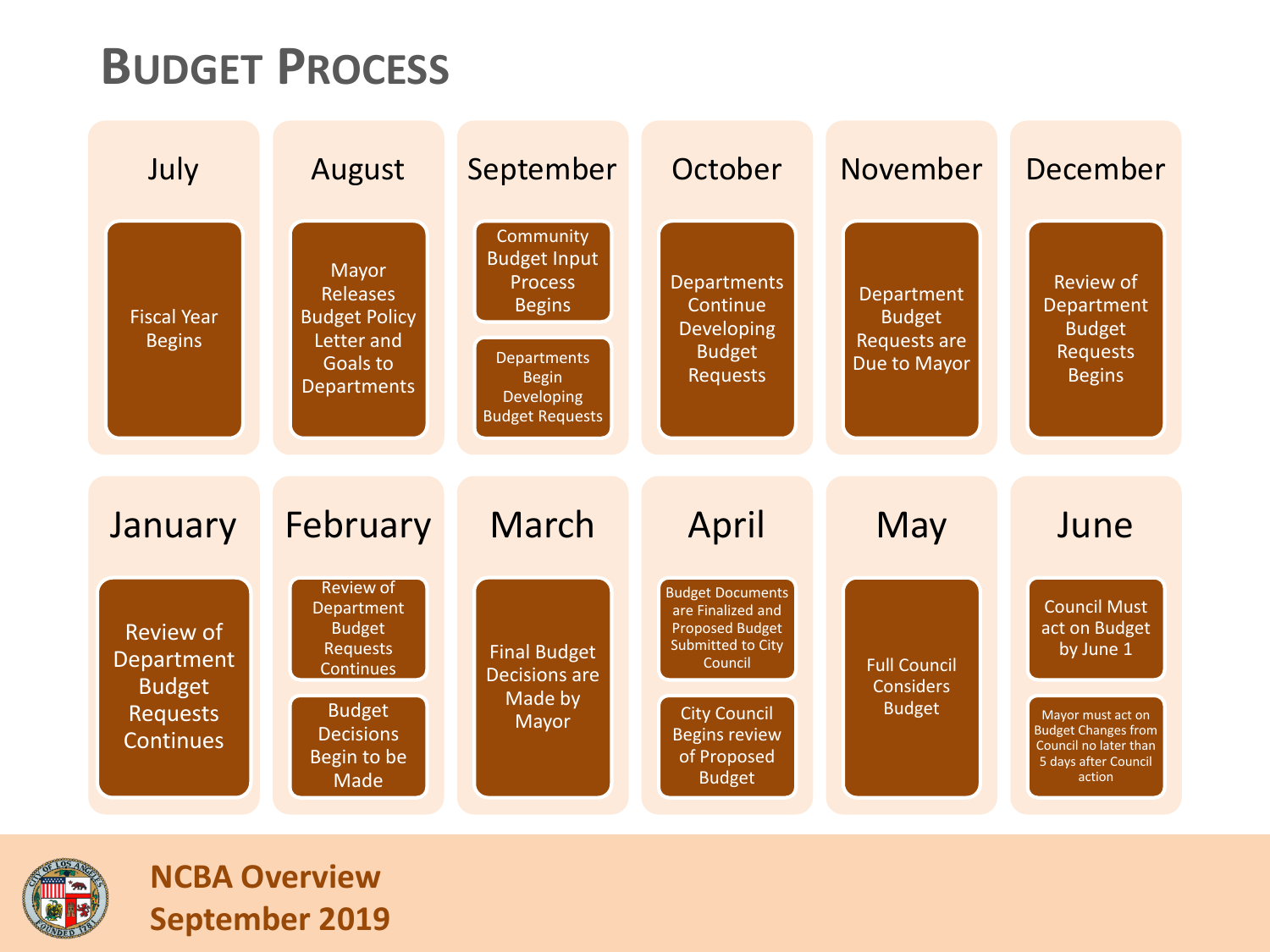# **BUDGET PROCESS: HOW ARE DECISIONS MADE?**

- Revenues and Expenditures must be equal for all funds.
	- General Fund revenues are not finalized until early April.
	- Mayor's team will have a list of Mayor's priorities, and include expenditures accordingly.
- The number and cost of high priority items always exceeds capacity in revenue.
- Mayor makes decisions taking into account his own priorities and input from variety of sources, including departments, the public, the NCBA, and the City Council.
- Budget and Finance Committee receives, reviews, and hears the proposed budget and requests for additional funding, including many of the items that the Mayor could not fund.
	- Requests from departments, NCBA, the public, and other Council members.
	- Since expenditures must equal revenues, Committee can only recommend adding items by finding new or increased revenue or cutting existing appropriations.
- Budget and Finance recommends adjustments to the budget, and sends it to Council. In recent years, Council has made only limited adjustments, due in part to the difficulty of finding new revenues or cutting existing appropriations.

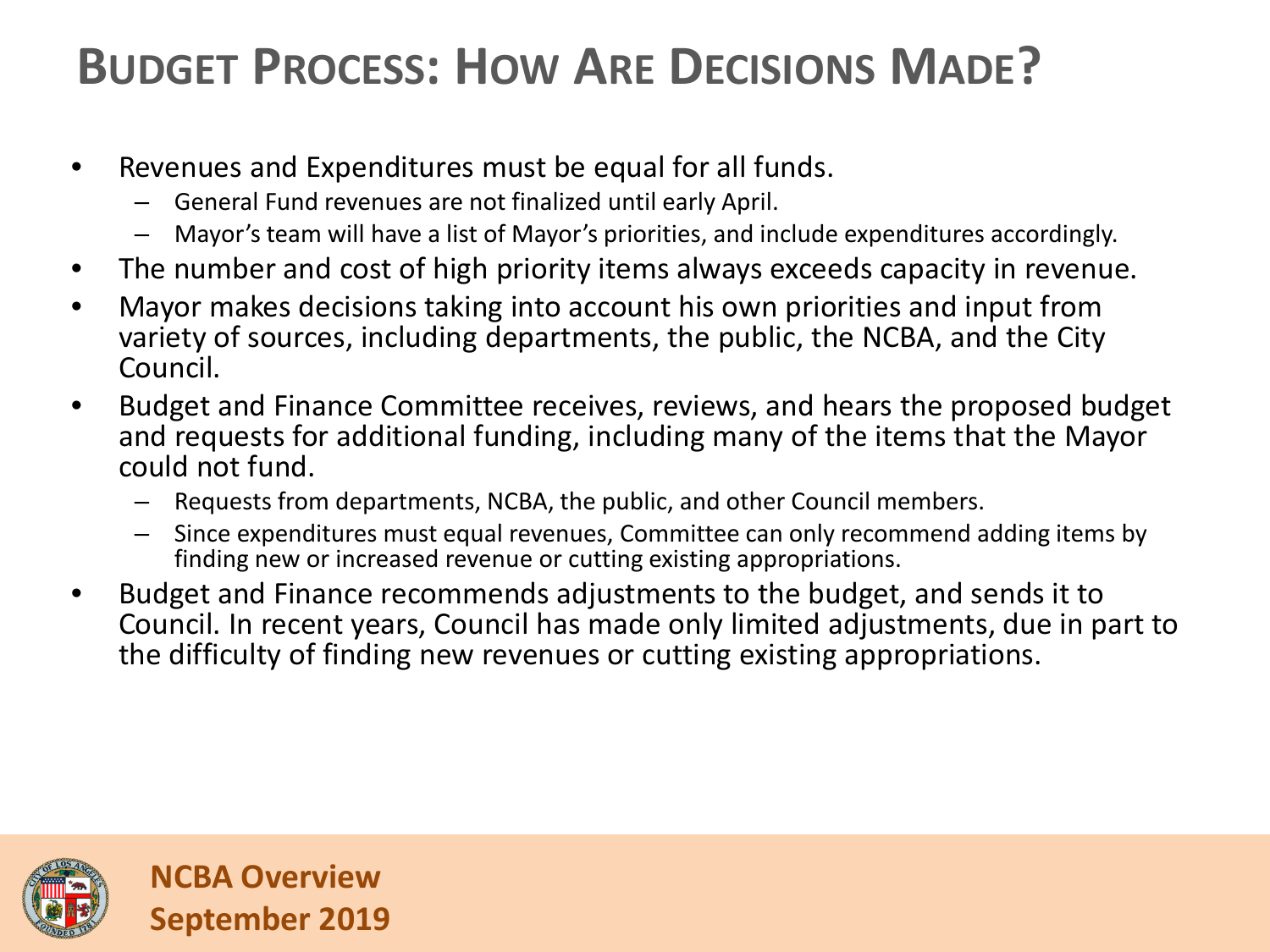# **BUDGET PROCESS: HOW ARE DECISIONS MADE?**

#### **Role of the CAO**

- Design the budget process in such a way to reflect the Mayor's desired approach
- Support departments as they prepare their budget documents
- Review budget requests and make recommendations to the Mayor's Office.
- Track and analyze broad budget data to advise on analytics such as budget balancing needs and compliance with Financial Policies.
- Produce all required budget documents for publication, by entering and validating data in the Performance Budgeting System.
- Following release of the budget, staff the Budget and Finance Committee and prepare reports in response to its questions.
- Upon approval by City Council, prepare the [Budget Resolution](http://clkrep.lacity.org/onlinedocs/2019/19-0600_misc_05-29-2019.pdf) together with the City Attorney.

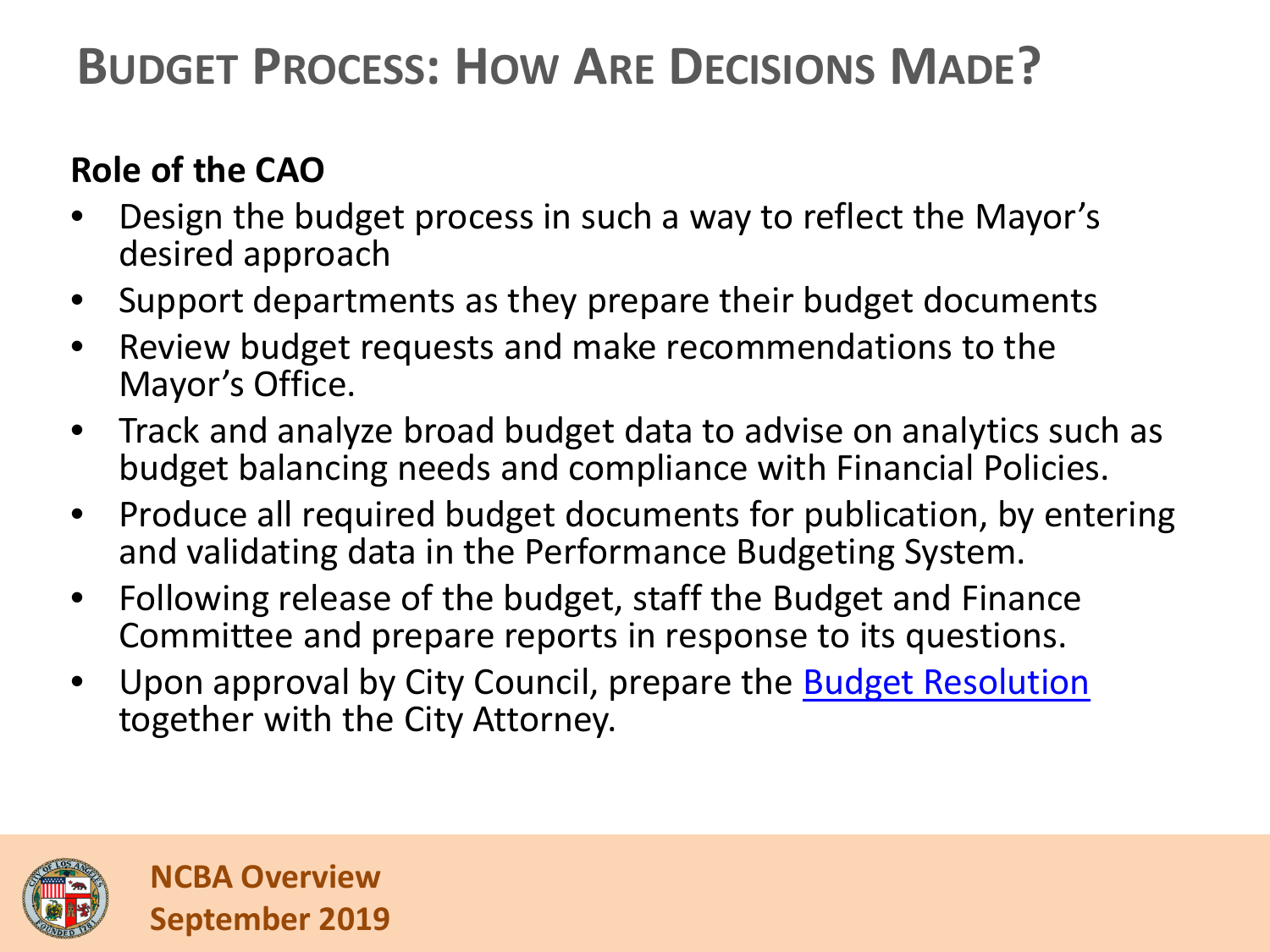# **BUDGET PROCESS: CONTROL**

- Budget must be continually reviewed and adjusted throughout the fiscal year to address:
	- Expenditure shortfalls
	- Revenue shortfalls
	- Need for interim funding
	- Appropriations of contingent funding
- City Charter Sections 342 and 343 limit budget adjustments that can be performed without approval of the Mayor and Council.
- Primary tool for making budget adjustments is the **Financial Status** Report:
	- Requested as part of budget by City Council
	- Departments, through the CAO, report with expenditure and revenue projections
	- CAO analyzes departmental submissions and provides updates on City reserves and revenues and raises any issues of concern.

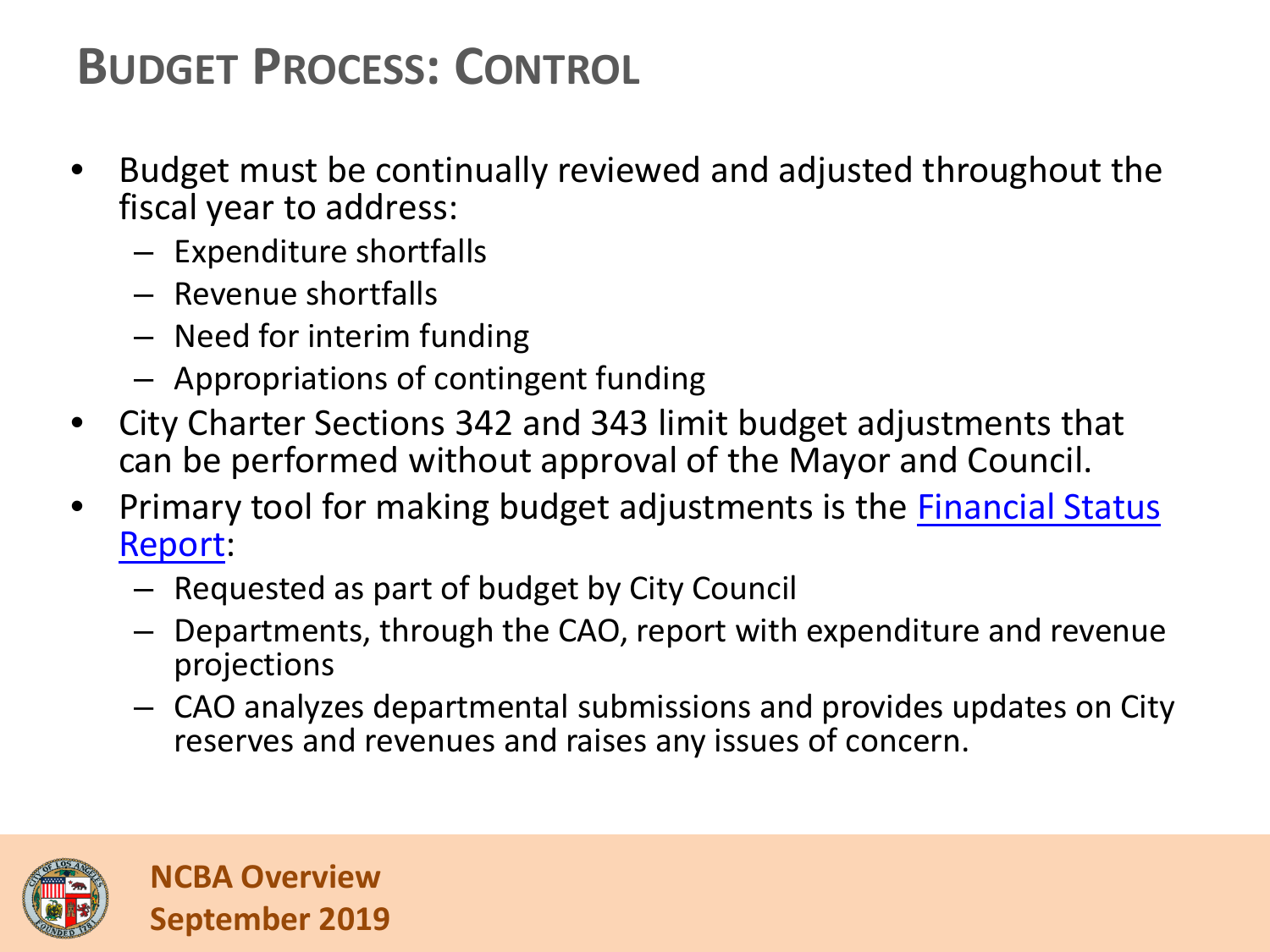### **HOW TO ANALYZE A BUDGET REQUEST - SUMMARY**

- Goal Make a Recommendation
	- Step 1: Identify the Problem
	- Step 2: Describe the Proposed Solution
	- Step 3: Conduct Independent Analysis
	- Step 4: Identify Funding Options
- Tools Available for Analysis

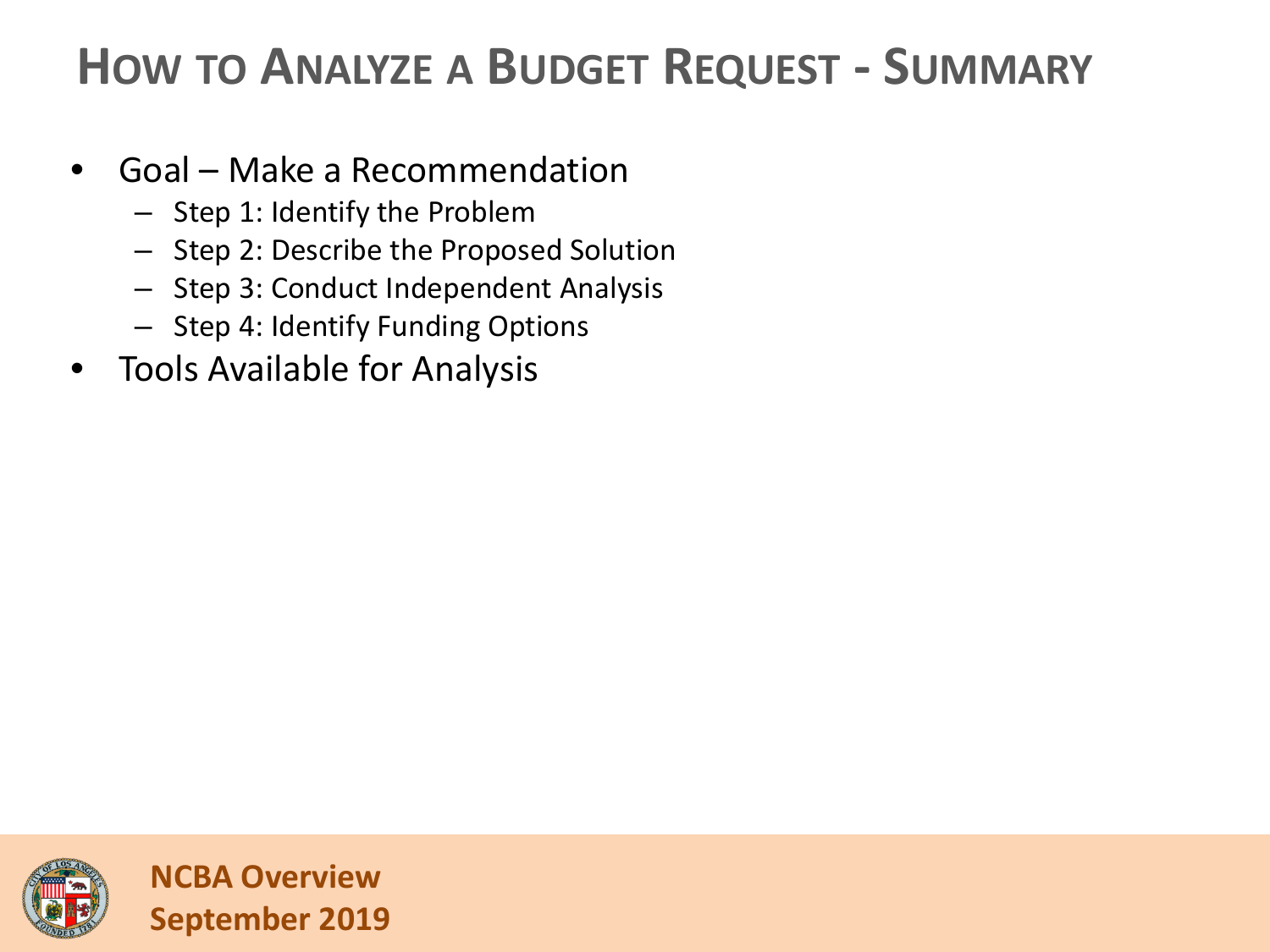# **GOAL – MAKE A RECOMMENDATION**

- Recommendations include:
	- Fund
	- Not Fund
	- Alternative Proposal
- If not enough information is available to make a recommendation, identify additional information that is necessary to make a recommendation.

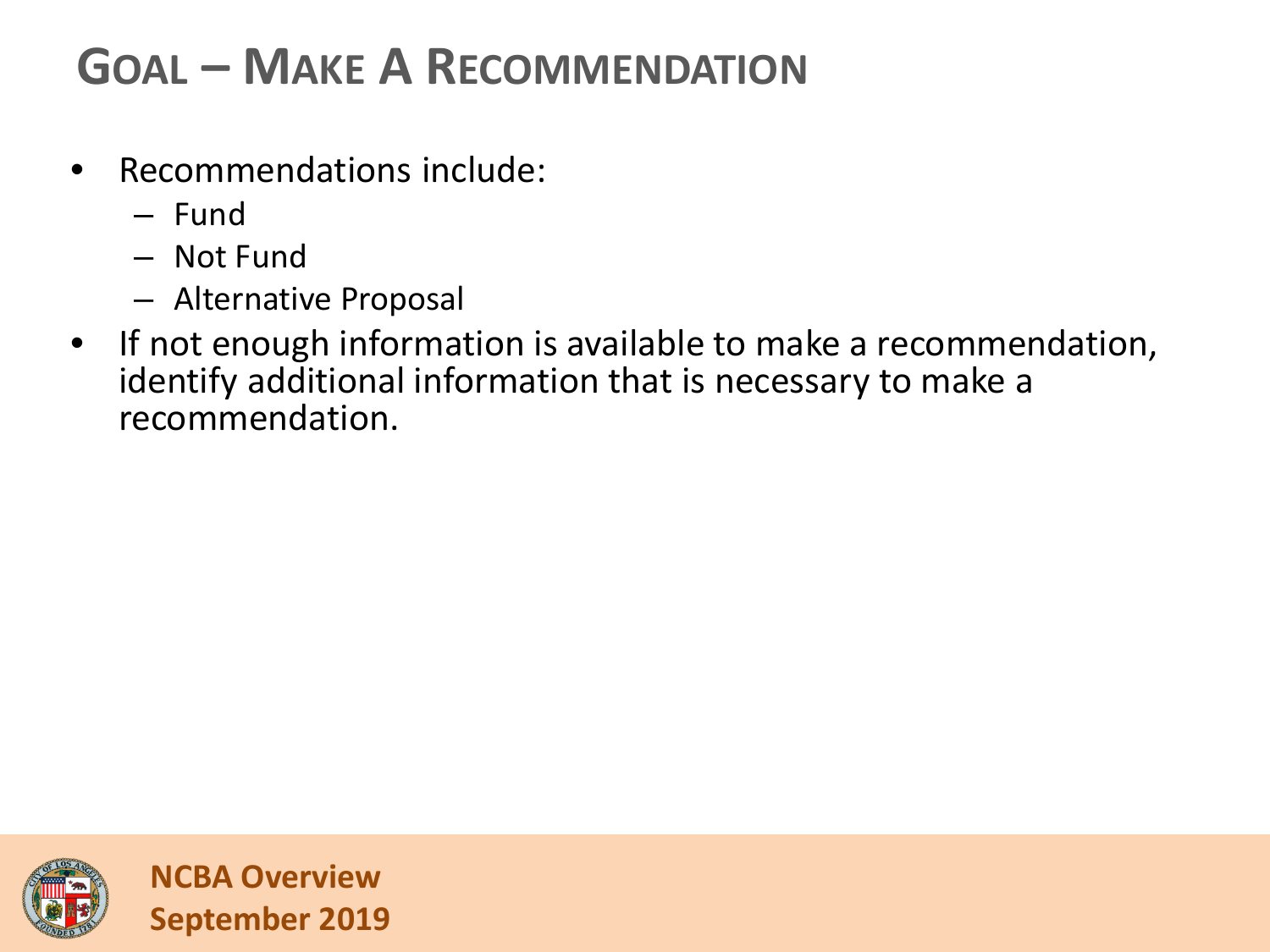# **STEP 1: IDENTIFY THE PROBLEM**

- To meet the need for an enhanced or new service?
- To address a priority of the public, Mayor, Council, or department?
- To satisfy a legal, policy, or other requirement?
- To continue an ongoing project?

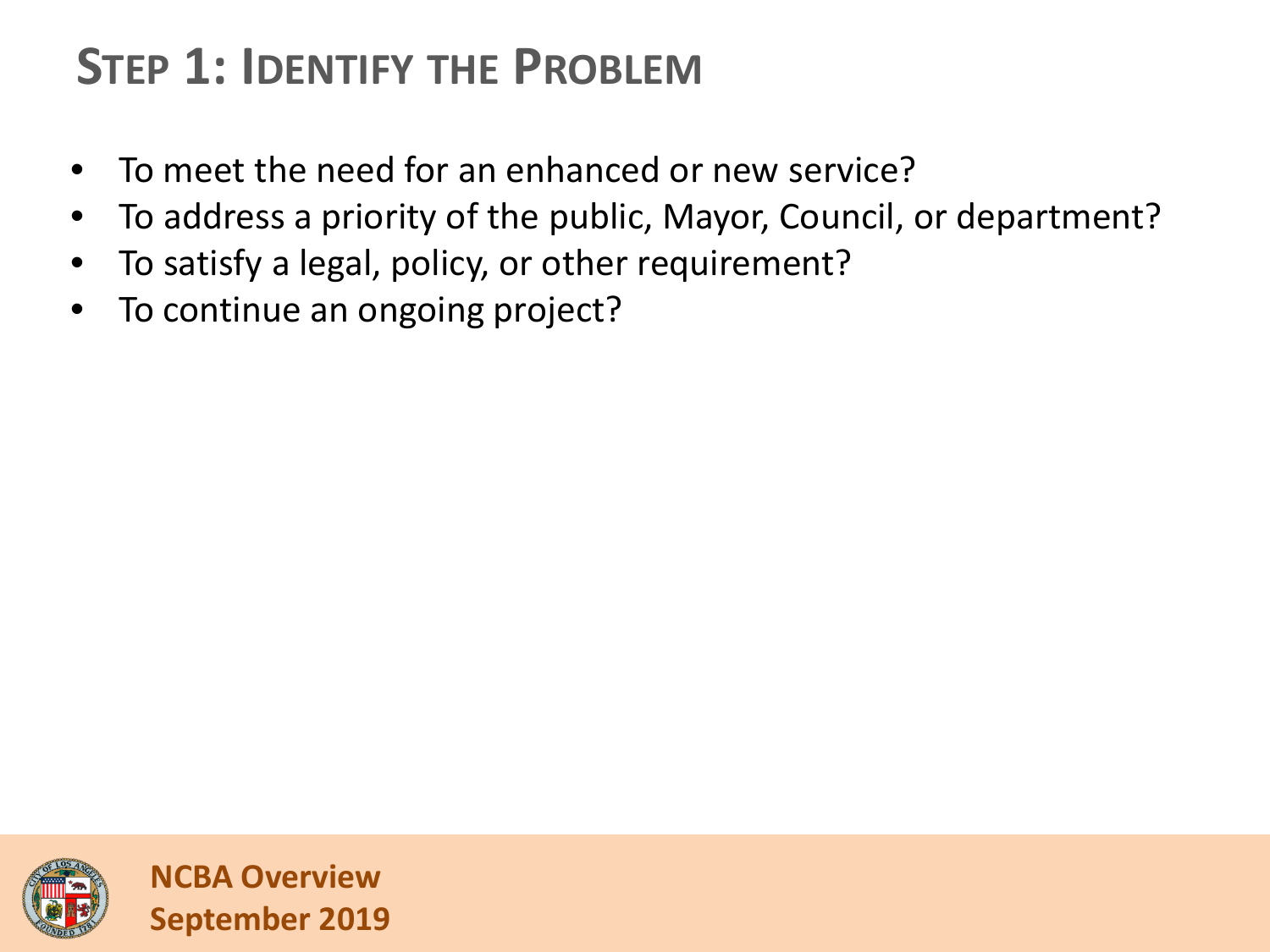# **STEP 2: UNDERSTAND THE PROPOSED SOLUTION**

- What is the approach?
- Identify and validate the resources requested.

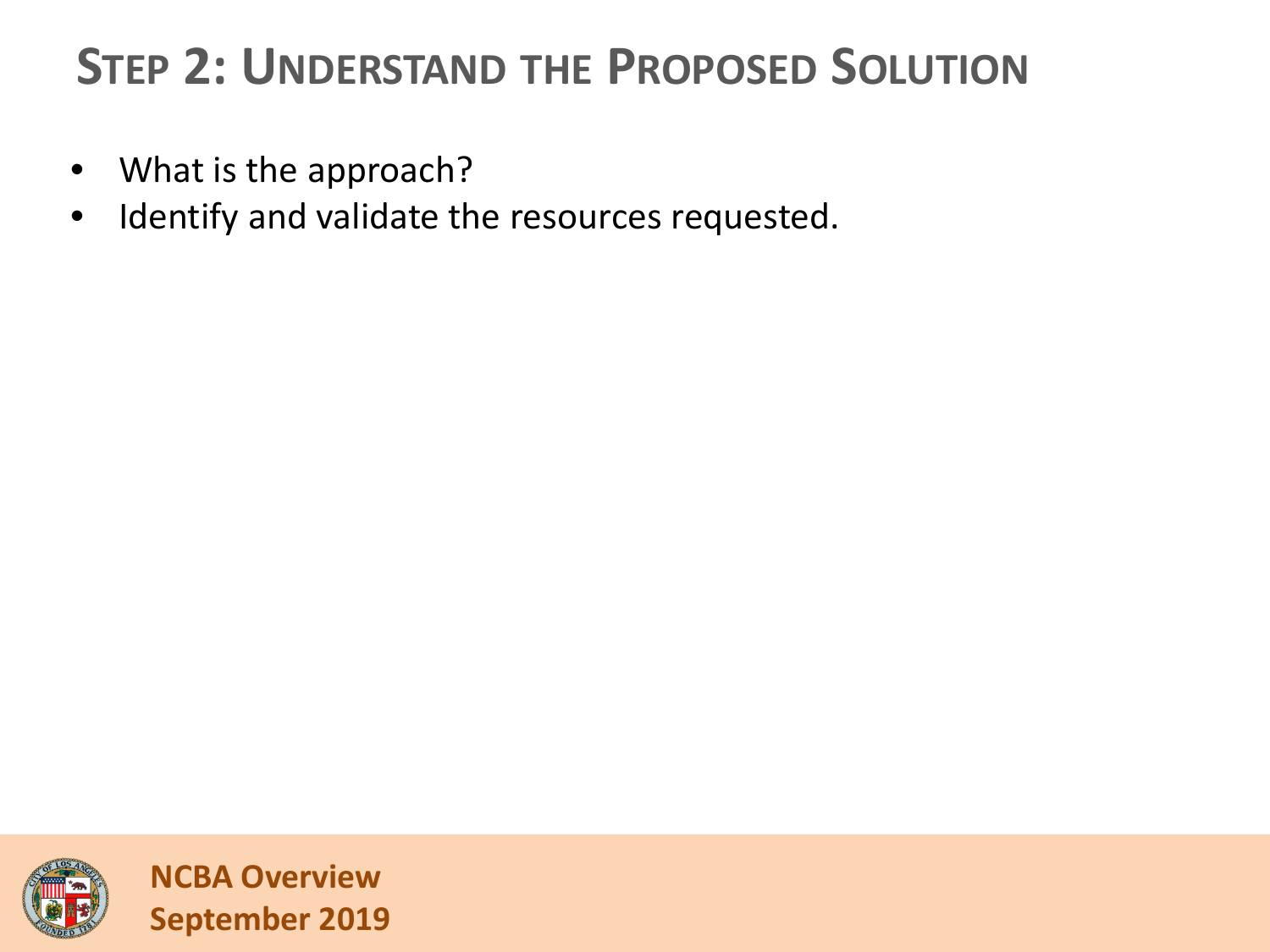# **STEP 3: CONDUCT INDEPENDENT ANALYSIS**

Answer the question, "Should the City use its resources to solve this problem?"

- Is this a problem?
- Should the City solve this problem?
- Is this the best approach to the problem? Suggest alternatives.
- Are these the right resources to solve the problem? Suggest alternatives.
- In what way and to what extent (metrics?) will the proposed approach impact the problem?
- How does this approach compare to best practice, other jurisdiction's experiences, and industry standards?
- Where does this problem rank among departmental or City priorities?
- Has the department demonstrated past accomplishments in the area?

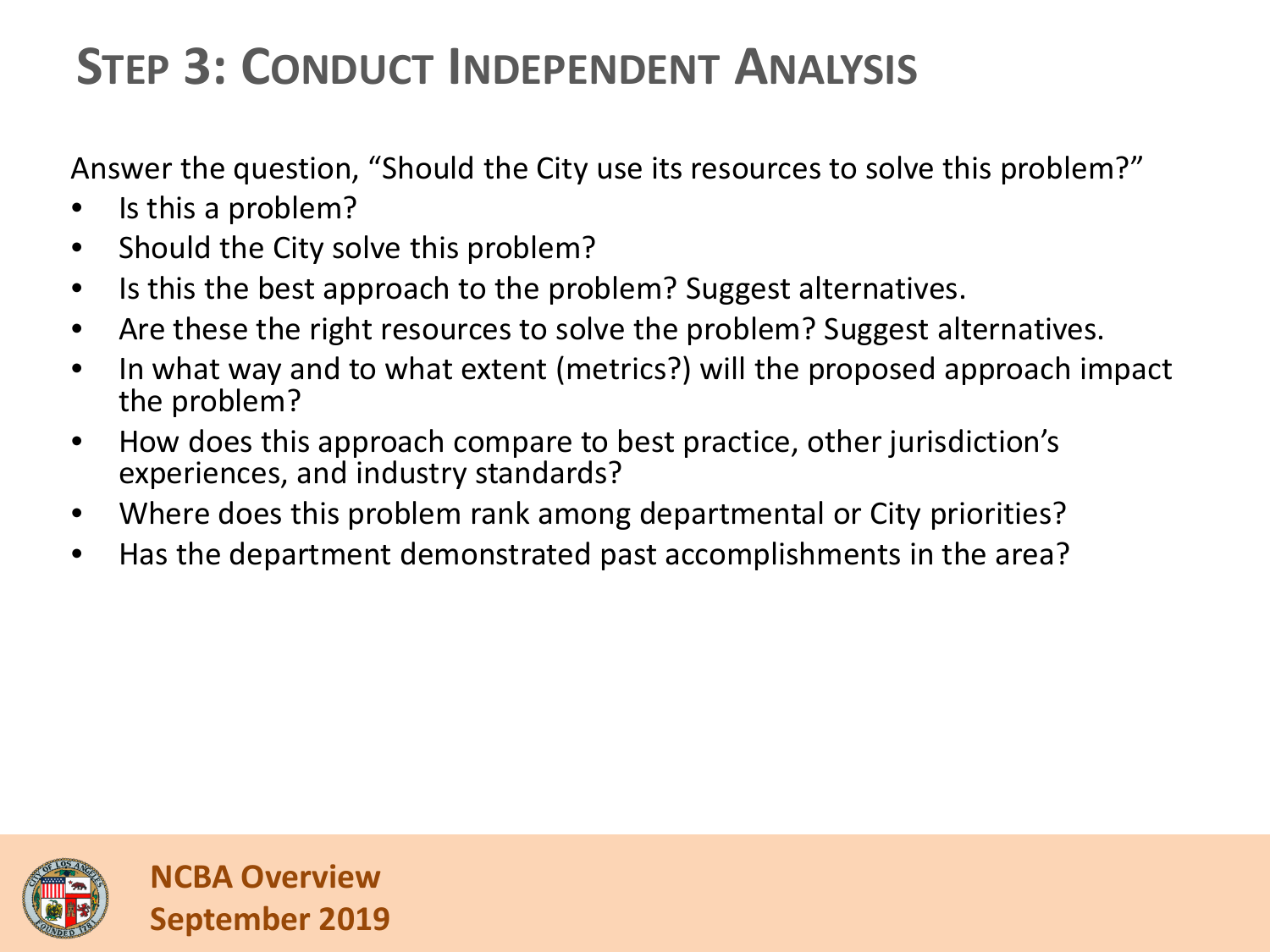# **STEP 4: IDENTIFY FUNDING OPTIONS**

- What funding source(s) can be used?
	- General Fund?
	- Special funds?
	- Grants?
	- Fees?
	- Reimbursements?
	- Other?
- Are the revenue projections valid?
- If there are future-year costs:
	- What are they?
	- How will they be funded?
- If the service is already being performed, how has the department funded it in the past?

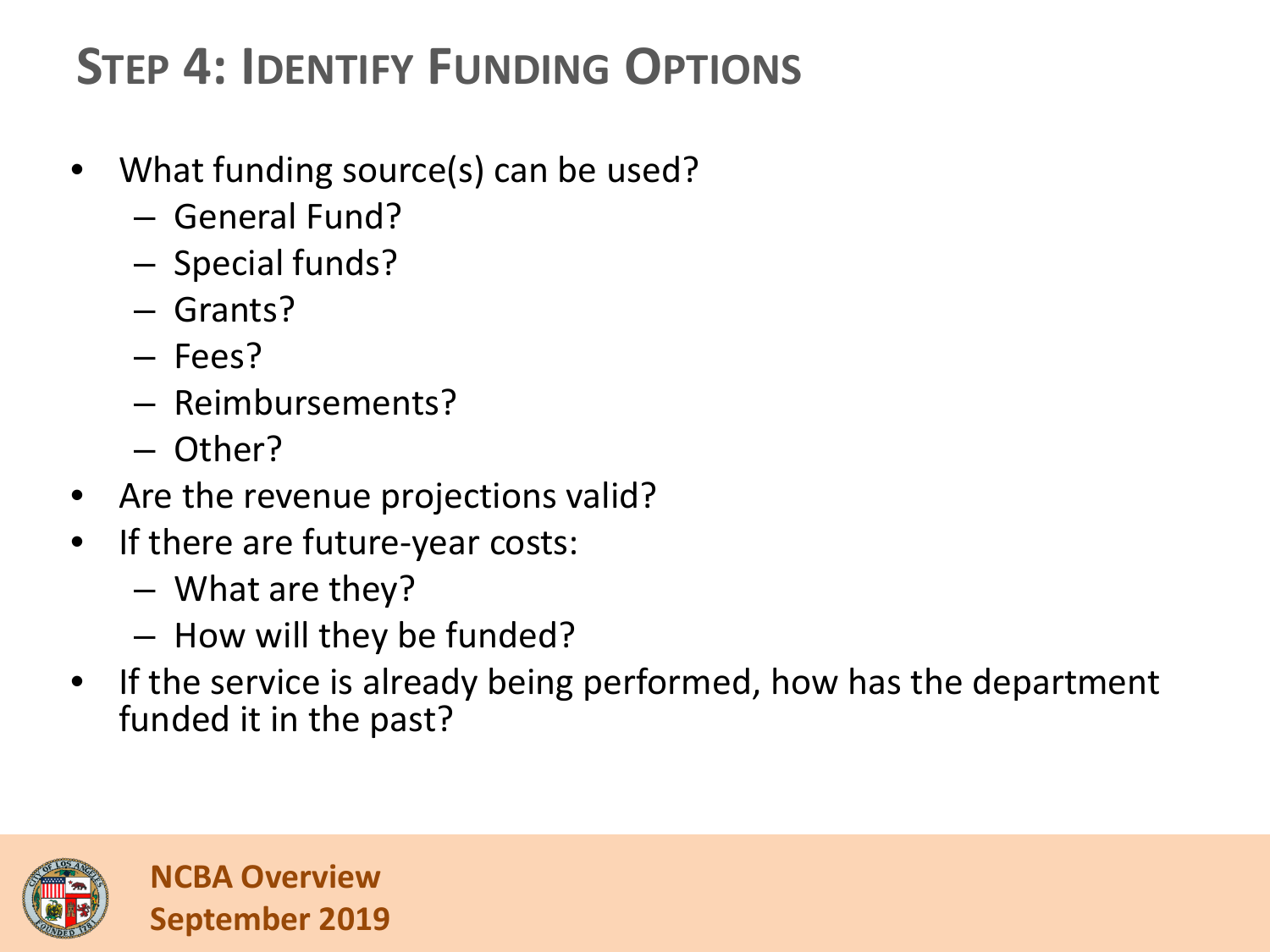# **TOOLS AVAILABLE FOR ANALYSIS**

- Legislative history:
	- [Council Files](https://cityclerk.lacity.org/lacityclerkconnect/index.cfm)
	- [FSRs](http://cao.lacity.org/budget/FSR.htm)
- Past budget documents:
	- [2019-20 Budget Council File](http://cao.lacity.org/budgetmemos.htm)
	- [Budget memos](http://cao.lacity.org/budgetmemos.htm)
	- [Neighborhood Council Budget Advocates White Paper](http://clkrep.lacity.org/onlinedocs/2019/19-0600_misc.pdf)
	- [CAO report on Budget Advocates White Paper](http://clkrep.lacity.org/onlinedocs/2019/19-0600_misc_04-30-2019.pdf)